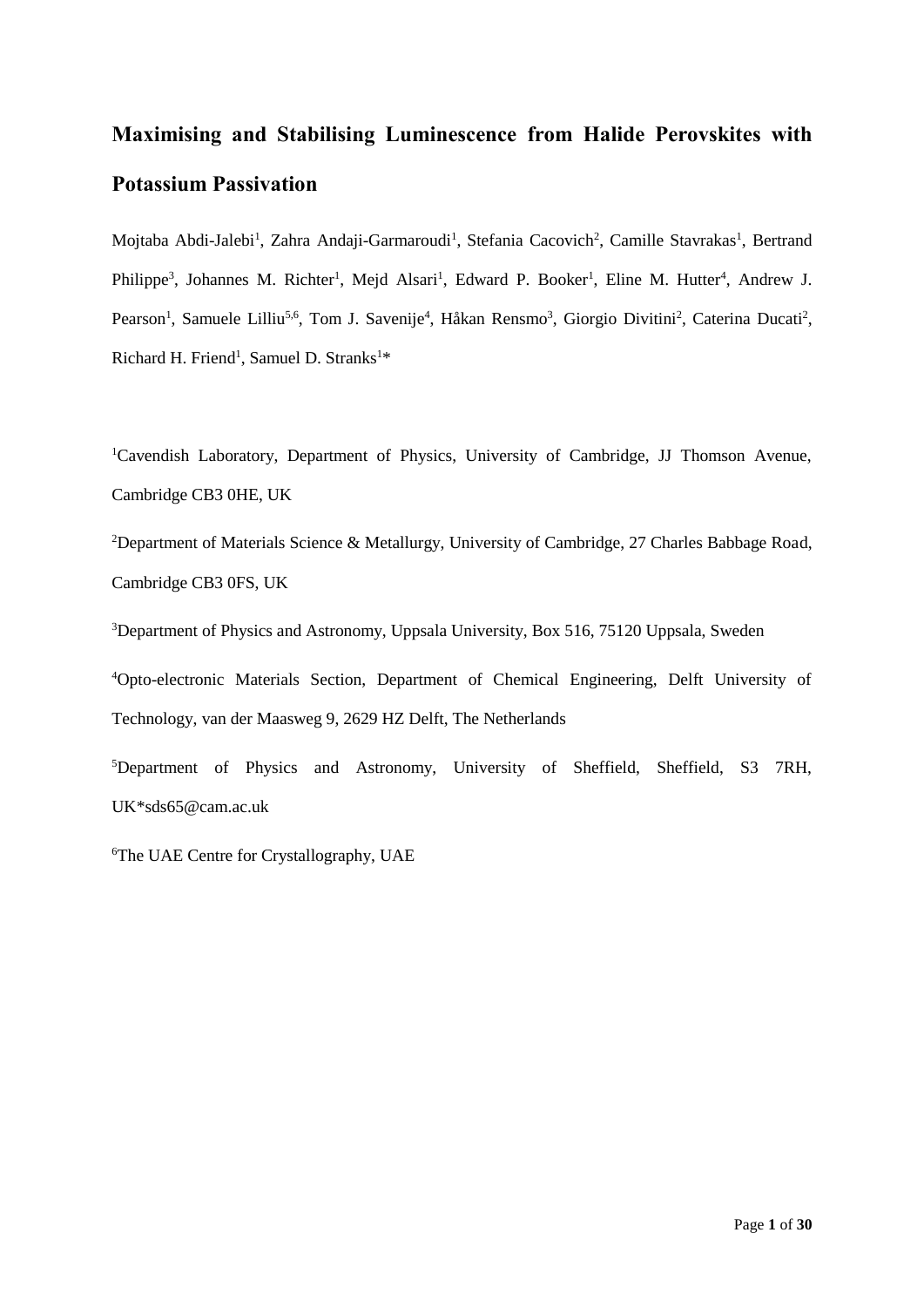**Metal halide perovskites are attracting tremendous interest for a variety of highperformance optoelectronic applications<sup>1</sup> . The ability to continuously tune the perovskite bandgap by tweaking the chemical compositions opens up new applications for perovskites as coloured emitters, in building-integrated photovoltaics, and as components**  of tandem photovoltaics to further increase the power conversion efficiency<sup>2-4</sup>. **Nevertheless, parasitic non-radiative losses are still limiting performance, with luminescence yields in state-of-the-art perovskite solar cells still far from 100% under**  standard solar illumination conditions<sup>5-7</sup>. Furthermore, in mixed halide perovskite systems designed for continuous bandgap tunability (bandgaps ~1.7-1.9 eV)<sup>2</sup>, photo**induced ion segregation leads to bandgap instabilities**8,9 **. Here, we substantially mitigate both non-radiative losses and photo-induced ion migration in perovskite films and interfaces by decorating the surfaces and grain boundaries with passivating potassiumhalide layers. We demonstrate external photo-luminescence quantum yields of 66%, translating to internal yields exceeding 95%. The high luminescence yields are achieved**  while maintaining high mobilities over  $40 \text{ cm}^2\text{V}^1\text{s}^{-1}$ , giving the elusive combination of both high luminescence and excellent charge transport<sup>10</sup>. We find that the external **luminescence yield when interfaced with electrodes in a solar cell device stack, a quantity that must be maximised to approach the efficiency limits, remains as high as 15%, indicating very clean interfaces. We also demonstrate the inhibition of transient photoinduced ion migration processes across a wide range of mixed halide perovskite bandgaps that otherwise show bandgap instabilities. We validate these results in full operating solar cells, highlighting the importance of maximising and stabilising luminescence in device structures. Our work represents a critical breakthrough in the construction of tunable metal halide perovskite films and interfaces that can approach the efficiency limits in both tandem solar cells, coloured LEDs and other optoelectronic applications.**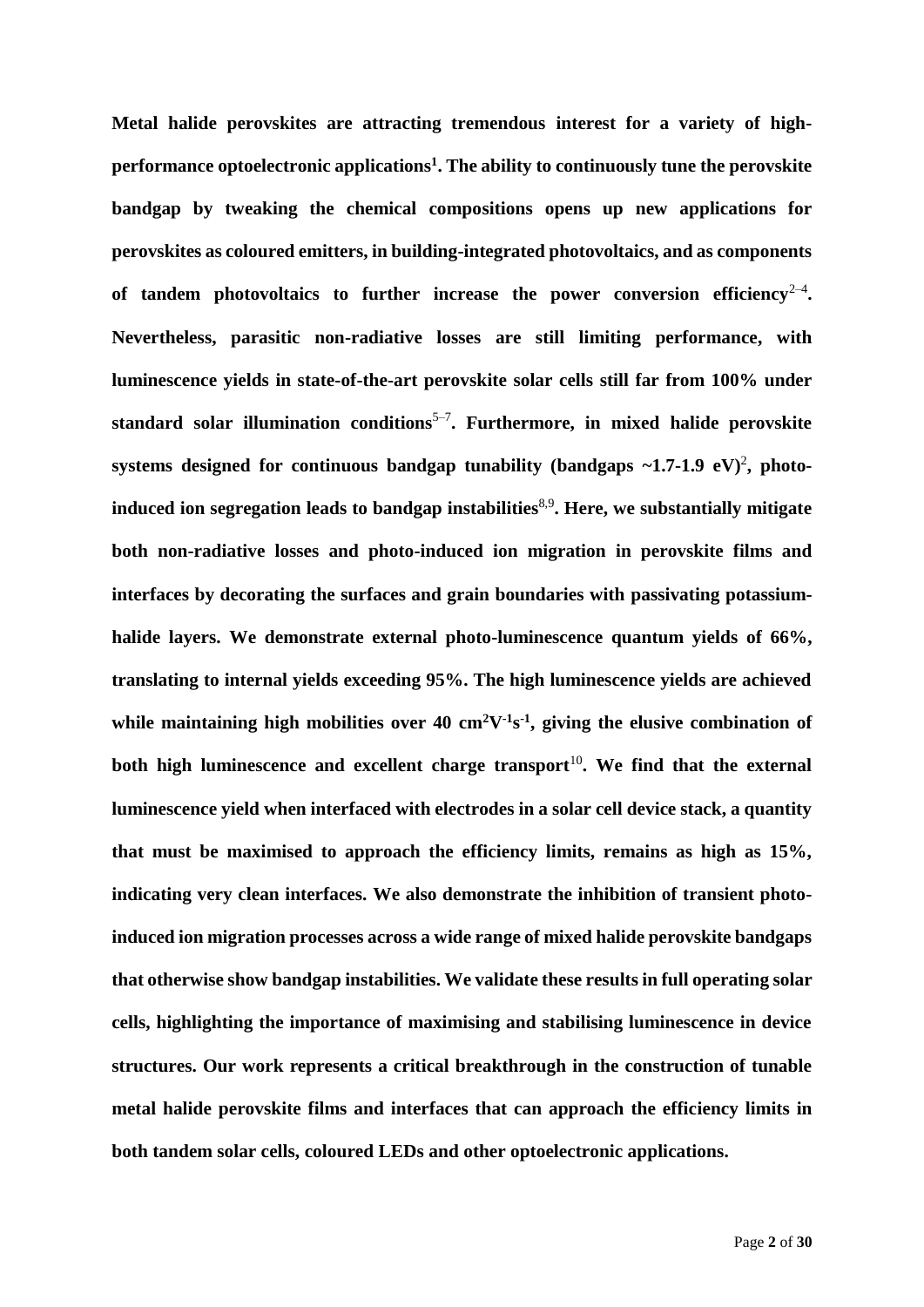We fabricated a series of passivated triple-cation perovskite thin films on glass<sup>11</sup>  $(Cs_{0.06}FA_{0.79}MA_{0.15}Pb(I_{0.85}Br_{0.15})$ , where  $MA = \text{methylammonium}$ ,  $CH_3NH_3$ ; FA = formamidinium,  $CH_3(NH_2)_2$ , by diluting the precursor solution with potassium iodide (KI) solution. We herein denote the perovskite as  $(Cs,FA,MA)Pb(I<sub>0.85</sub>Br<sub>0.15</sub>)$  and the passivated samples with  $x = [K]/([A]+[K])$  and  $A = (Cs, FA, MA)$ , where *x* represents the fraction of K out of the A-site cations in the precursor solution. We note that the standard triple-cation precursor solution recipe  $(x = 0)$  has a slight halide deficiency but introducing KI leads to samples with a small excess of halide, along with very slight changes to the I/Br ratio (Extended Data Figure 1). The films have uniformly packed grains each of size ~200-400 nm (Extended Data Figure 1). Absorption and photoluminescence measurements reveal a reduction in the optical bandgap of the perovskite film with increasing KI addition, consistent with the additives selectively interacting with the bromide (Extended Data Figure 2).

For a solar cell or light-emitting diode to approach its efficiency limit, all recombination should be radiative and luminescence maximised<sup>12</sup>. In state-of-the-art perovskite films, there are still substantial non-radiative losses originating from charge-carrier trap states present in the perovskite layer<sup>13</sup>. The origin of the trap states is still unclear, but they may be associated with ionic defects such as halide vacancies<sup>14,15</sup>. In Figure 1a, we show the external photoluminescence quantum efficiency (PLQE) of the  $(Cs, FA, MA)Pb(I<sub>0.85</sub>Br<sub>0.15</sub>)$ <sub>3</sub> perovskite films with increasing K content measured at excitation densities equivalent to solar illumination. The PLQE shows a significant jump from the 8%  $(x = 0)$  to 41%  $(x = 0.05)$ reaching a remarkably high PLQE of 66% for  $x = 0.40$ . By accounting for photon recycling and light-out-coupling effects<sup>16</sup>, these values translate to an internal PLOE exceeding 95% for the passivated compositions (Figure 1a). Furthermore, the PLQE does not change significantly with excitation power for the passivated samples, unlike the  $x = 0$  sample in which the PLQE increases with intensity due to a filling of the high density of trap states<sup>17</sup> (Extended Data Figure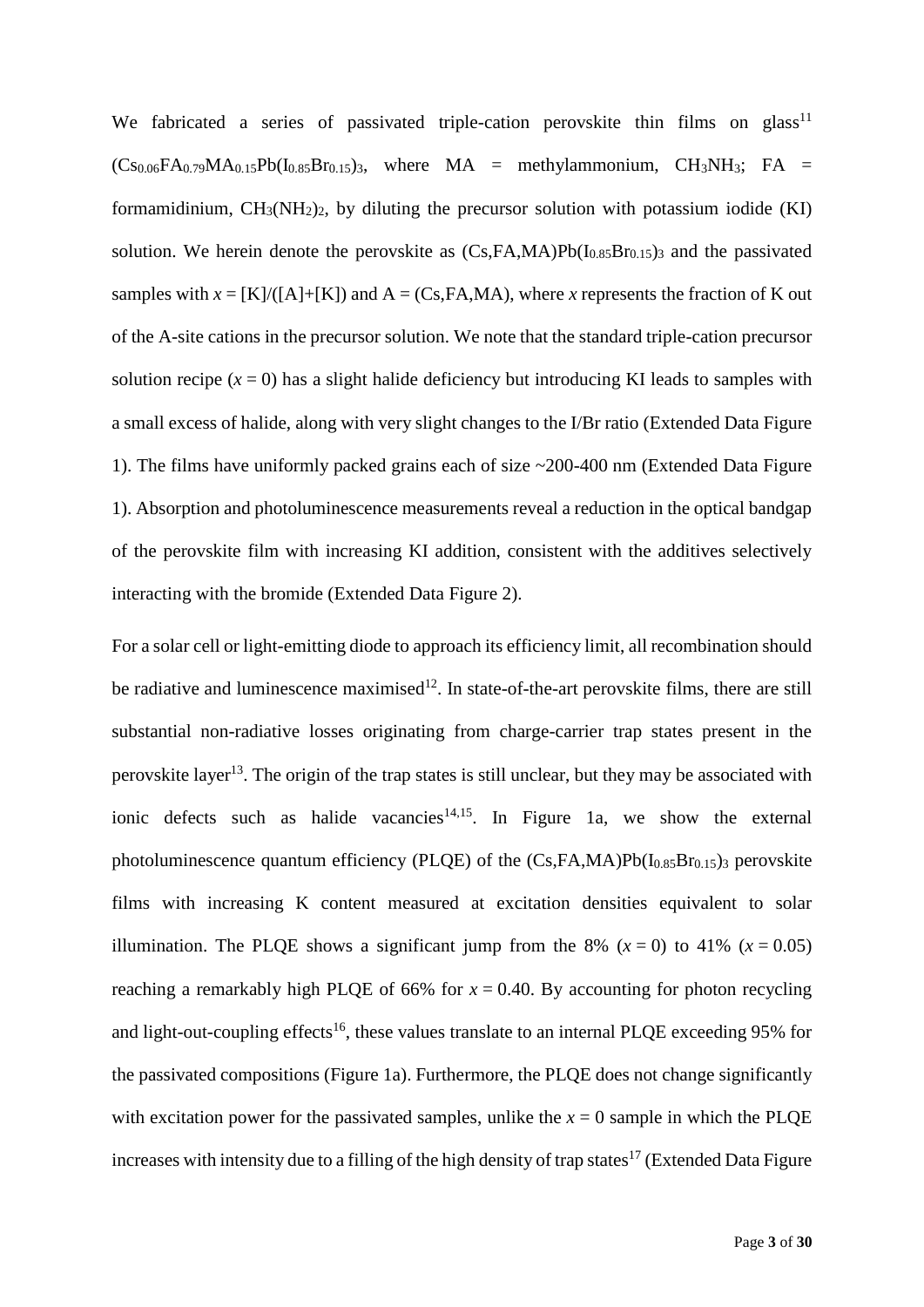2). These results are also reflected in micro-PL measurements (Extended Data Figure 3). Timeresolved PL (TRPL) measurements (Figure 1b) show the removal of the fast non-radiative decay component with passivation, leading to radiative bimolecular recombination (Extended Data Figure 4).

We use time-resolved microwave conductivity (TRMC) to assess the impact of the passivation on charge transport in the  $(Cs,FA,MA)Pb(I<sub>0.85</sub>Br<sub>0.15</sub>)$  perovskite thin films (Extended Data Figure  $5)^{10,18}$ . In Figure 1c, we show the maximum photo-conductance (charge mobility) for each of the K contents. We find that the carrier mobility remains mostly constant at a large value of  $\sim$ 42 cm<sup>2</sup>V<sup>-1</sup>s<sup>-1</sup> for perovskite with  $x = 0$  and  $x = 0.1$ , before dropping for higher K content to ~30 cm<sup>2</sup>V<sup>-1</sup>s<sup>-1</sup> ( $x$  = 0.4), which could be an effect of decreasing grain sizes for x >  $0.2^{19}$  (see Methods). These results are consistent with lower trap densities<sup>13</sup> for the passivated samples, with the elimination of almost all non-radiative channels and retention of excellent charge transport up to  $x = 0.1$ .

In Figure 2a, we show the PLQE from  $(Cs,FA,MA)Pb(I_{0.85}Br_{0.15})$  thin films as a function of time under continuous illumination with intensity equivalent to 1-sun. We find a substantial but slow transient rise for the reference film  $(x = 0)$  associated with photo-induced halide migration<sup>20</sup>. In contrast, the high values of PLQE for the passivated films are stable under continuous illumination, suggesting that the photo-induced migration processes are substantially inhibited. To further investigate the latter claim, we add KI to precursor solutions with higher fractions of Br, which typically show substantial PL shifts due to photo-induced halide segregation and subsequent emission from low-bandgap iodide-rich components<sup>8</sup>. We show that the PL spectral output of passivated films  $(Cs,FA,MA)Pb(I_{0.4}Br_{0.6})$  is remarkably stable at the optimal bandgap for perovskite/silicon tandems  $(1.75 \text{ eV})^2$  under 1-sun illumination (Figure 2c). In contrast, the sample without passivation shows substantial redshifts and bandgap changes over time (Figure 2b). In Figure 2d, we show that this photo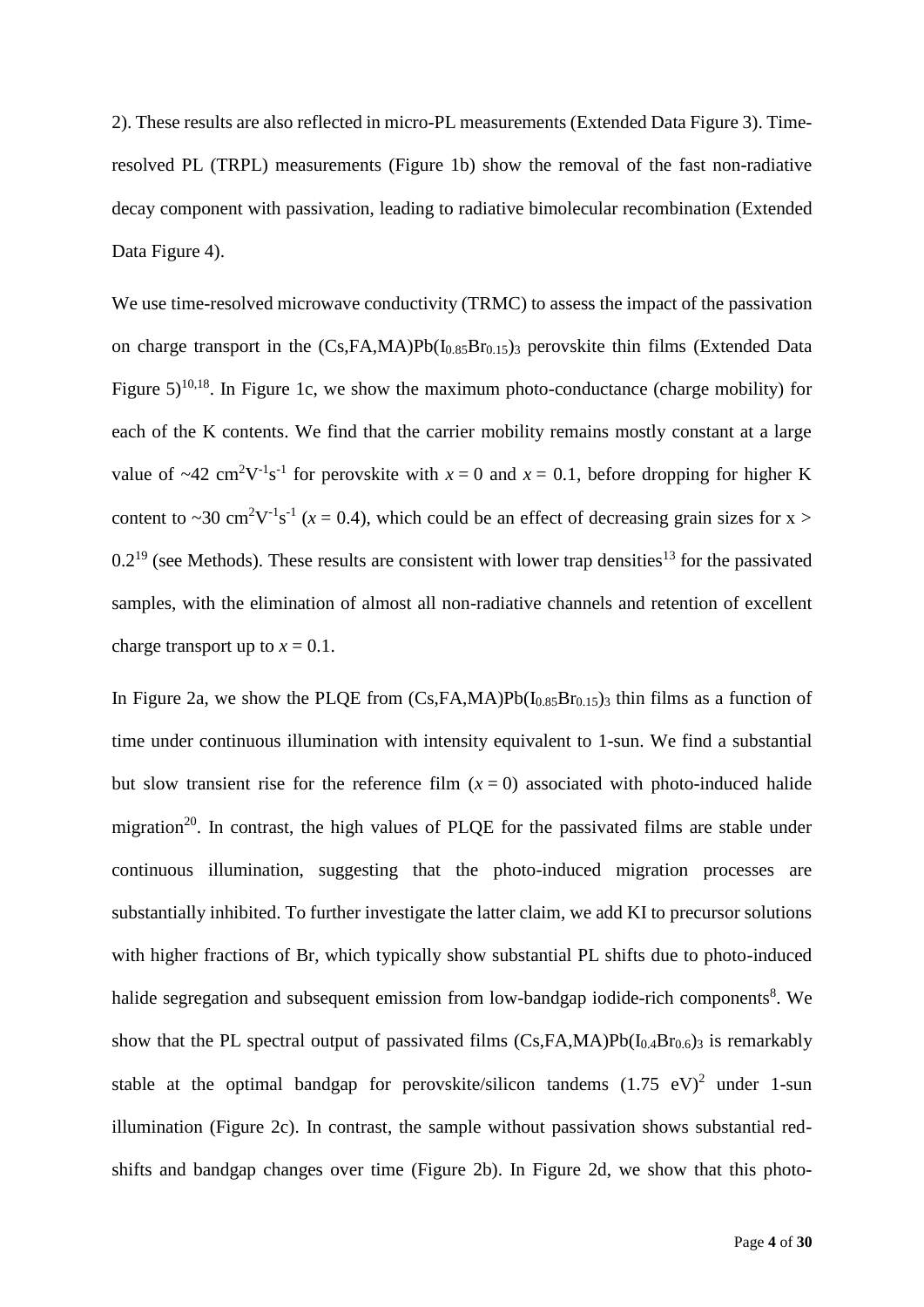stability is also seen across bromide fractions covering the range of idealised wide bandgaps for perovskite-perovskite tandems  $(1.7{\text -}1.9 \text{ eV})^2$ , albeit with slightly reduced stability at the highest bromide fractions (Extended Data Figure 4). We also find that the critical bandgaps for tandems can even be stabilised at low passivation levels  $(x = 0.1$ , Figure 2d). This is the first report showing such exceptional stability in mixed halide compositions across a wide range of bandgaps under solar illumination in ambient conditions<sup>3</sup>.

We now investigate the chemical composition of the  $(Cs,FA,MA)Pb(I<sub>0.85</sub>Br<sub>0.15</sub>)$ <sub>3</sub> perovskite thin films, performing scanning transmission electron microscopy-energy dispersive X-ray spectroscopy (STEM-EDX). In Figure 3a, we show a cross sectional view of a lamella of the  $x = 0.2$  composition. From the STEM-EDX elemental analysis, we observe a potassium-rich phase at the grain boundaries of the perovskite as well as the interface with the substrate (Extended Data Figure 6). Analysis of the dataset using a Non-negative Matrix Factorisation  $(NMF)$  algorithm<sup>21</sup> highlights the presence of two compositional phases present in the specimen, reported as Factor 1 and Factor 2 in Figure 3b-c. Factor 1 shows characteristic EDX features, including Br L<sub>α</sub>, Pb M<sub>α</sub>, I L<sub>α</sub> lines (Figure 3d), which can be associated with the perovskite phase, while Factor 2 is rich in bromine and potassium (Figure 3e) and interestingly, particularly prominent at the grain boundaries and top and bottom surfaces of the perovskite film. This is likely related to a new crystalline phase observed in Grazing-Incidence Wide-Angle X-Ray Scattering (GIWAXS) experiments (Extended Data Figure 7). These results are also consistent with Hard X-ray Photoelectron Spectroscopy (HAXPES) measurements, which reveal a decrease in K moving from the film surface into the bulk (Extended Data Figure 8). These results collectively indicate the formation of potassium halide (particularly Br-rich) passivation layers decorating the surfaces, with the potassium not incorporating into the perovskite lattice. We note that this is in contrast to other works reporting the addition of small monovalent cation to the perovskite including Na, Rb or K,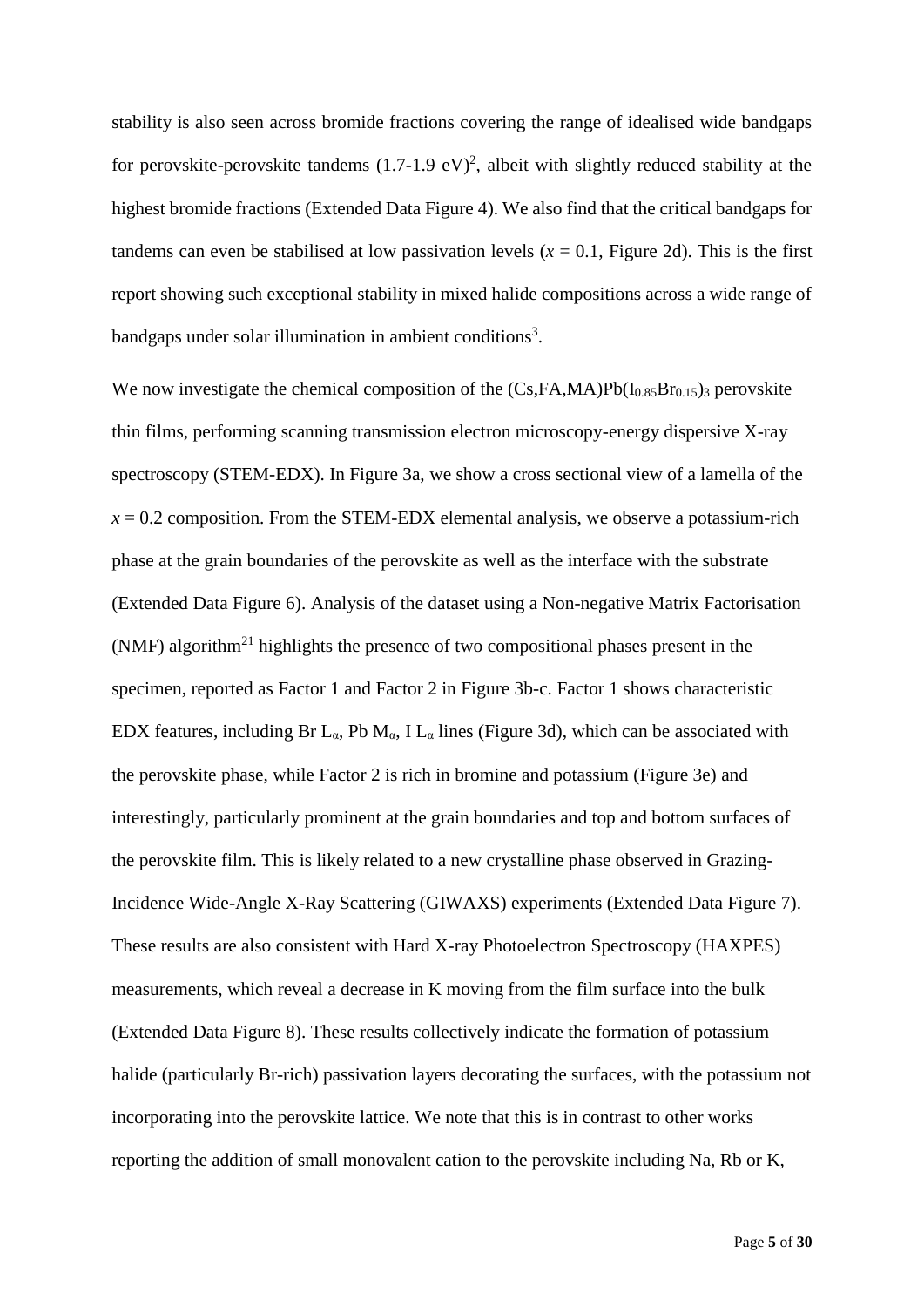which propose incorporation of these components into the lattice<sup>5,22–25</sup>, though a recent report shows that Rb does not incorporate and suggests the same for  $K^{26}$ .

In Figure 3f, we summarise our interpretation of the results. Here, we are introducing excess iodide through the KI source into the perovskite precursor solutions, which compensates for any halide vacancies. The excess halides fill these vacancies, thereby passivating the nonradiative recombination pathways, leading to exceptionally high luminescence efficiencies. The excess halides are immobilised in the form of benign potassium-rich halide-sequestering species at the grain boundaries and surfaces, thereby inhibiting halide migration and suppressing any additional non-radiative decay arising from interstitial halides. At K content beyond  $x = 0.1$ , these non-perovskite species are too large and perturb charge transport. This suggests there is an optimal K content at  $x \sim 0.1$ , which is a compromise between high radiative efficiency and retention of high charge carrier mobility. Finally, we propose that potassium selectively depletes Br from the perovskite crystal structure, which is consistent with an increased lattice parameter, red-shifting band-edge, and decreasing Br/I ratio in the bulk with K addition (Extended Data Figures 2 and 8). We note that these observations and enhanced properties are not achieved in the absence of Br (Extended Data Figure 2). The addition of small fractions of bromide to the perovskite precursor solutions has been shown to improve perovskite film formation<sup>27</sup>. However, bromide-rich perovskites typically have increased trap states and inferior charge carrier mobility compared to their iodide-based counterparts<sup>28</sup>. Here we exploit the beneficial properties of bromide in the grain formation process while suppressing the formation of Br-induced defect states in the bulk of the crystal.

At open-circuit in a solar cell, external luminescence should be maximised<sup>12</sup>, and we must minimise any additional non-radiative losses upon introduction of device electrodes. In Figure 4a and d, we show the time-resolved PL decays and PLQE, respectively, for the  $(Cs,FA,MA)Pb(I<sub>0.85</sub>Br<sub>0.15</sub>)$ <sub>3</sub> perovskite with and without potassium passivation when deposited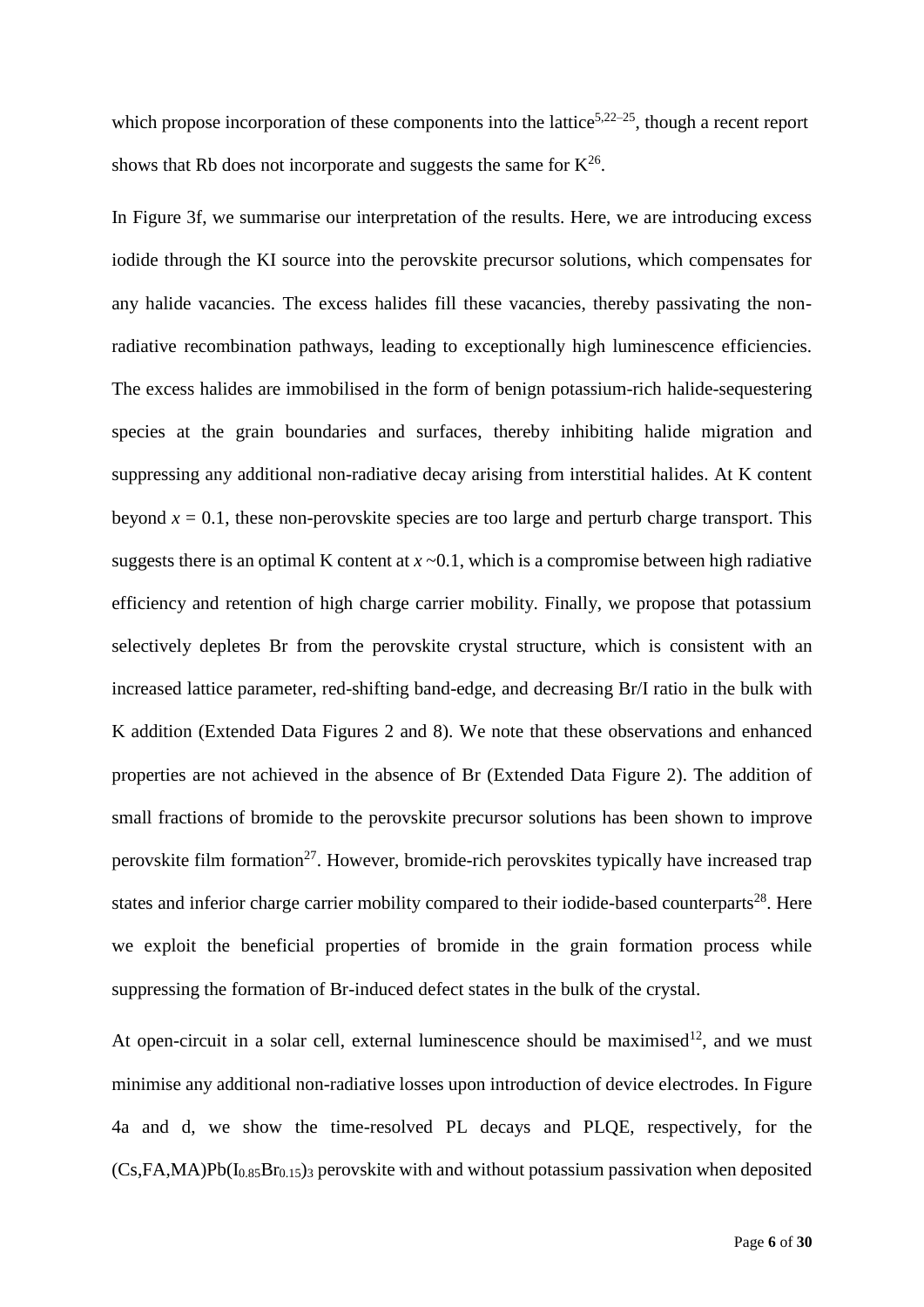on a standard n-type mesoporous  $TiO<sub>2</sub>$  electron-accepting contact (see Extended Data Figure 9) for other excitation intensities). We find that charge-carrier recombination in the presence of the electrode is slower and more radiative (higher integrated TRPL intensity) in the presence of potassium, with the PLQE dropping by a factor of only 1.7 (to 27.1%) compared to a drop of factor 6.7 (to 3.0%) without passivation. In Figure 4b, we show the time-resolved PL decays for the perovskite containing a top layer of a standard p-type Spiro-OMeTAD hole-accepting contact. We again find that the passivation leads to slower charge carrier recombination and a less significant drop in PLQE upon introduction of the electrode (Fig. 4d), with a drop of factor 4.5 to 10.4% compared to a drop by factor 38 to 0.5% without passivation. Finally, we show the time-resolved PL decays for the full device stack (i.e. both electrodes) in Figure 4c, clearly showing the slower recombination and vastly reduced PLQE drop with the potassium sample. The external PLQE of the full stack is retained at 14.5% with the passivating interlayers (a reduction of factor 3.2 upon addition of the electrodes), an order of magnitude higher than the 1.2% of the control stack (reduction of factor 17). These results show that the potassium interlayers not only improve the optoelectronic properties of the neat material, but also lead to vastly improved interfaces with device electrodes.

To validate our findings, we construct full solar cells using the device architecture fluorinatedtin oxide (FTO) / compact-TiO<sub>2</sub> (~30 nm) / thin-mesoporous TiO<sub>2</sub> (~200 nm) / perovskite (~500 nm) / Spiro-OMeTAD (~150 nm) / Au (80 nm). In Figure 5a, we show the forward and reverse current-voltage (J-V) curves of champion devices containing the  $(Cs,FA,MA)Pb(I<sub>0.85</sub>Br<sub>0.15</sub>)<sub>3</sub>$  absorbers with  $x = 0$  and  $x = 0.1$  under full simulated sunlight, with the extracted parameters given in Table 1 (see Extended Data Figure 10 and 11 and Table 1 for other K compositions, dark J-V curves, and device statistics). We find that the device efficiency increases from 17.3%  $(x = 0)$  to 21.5%  $(x = 0.1)$  with passivation, with the elimination of hysteresis in the latter case consistent with an inhibition of ion migration<sup>1,20</sup>. This is also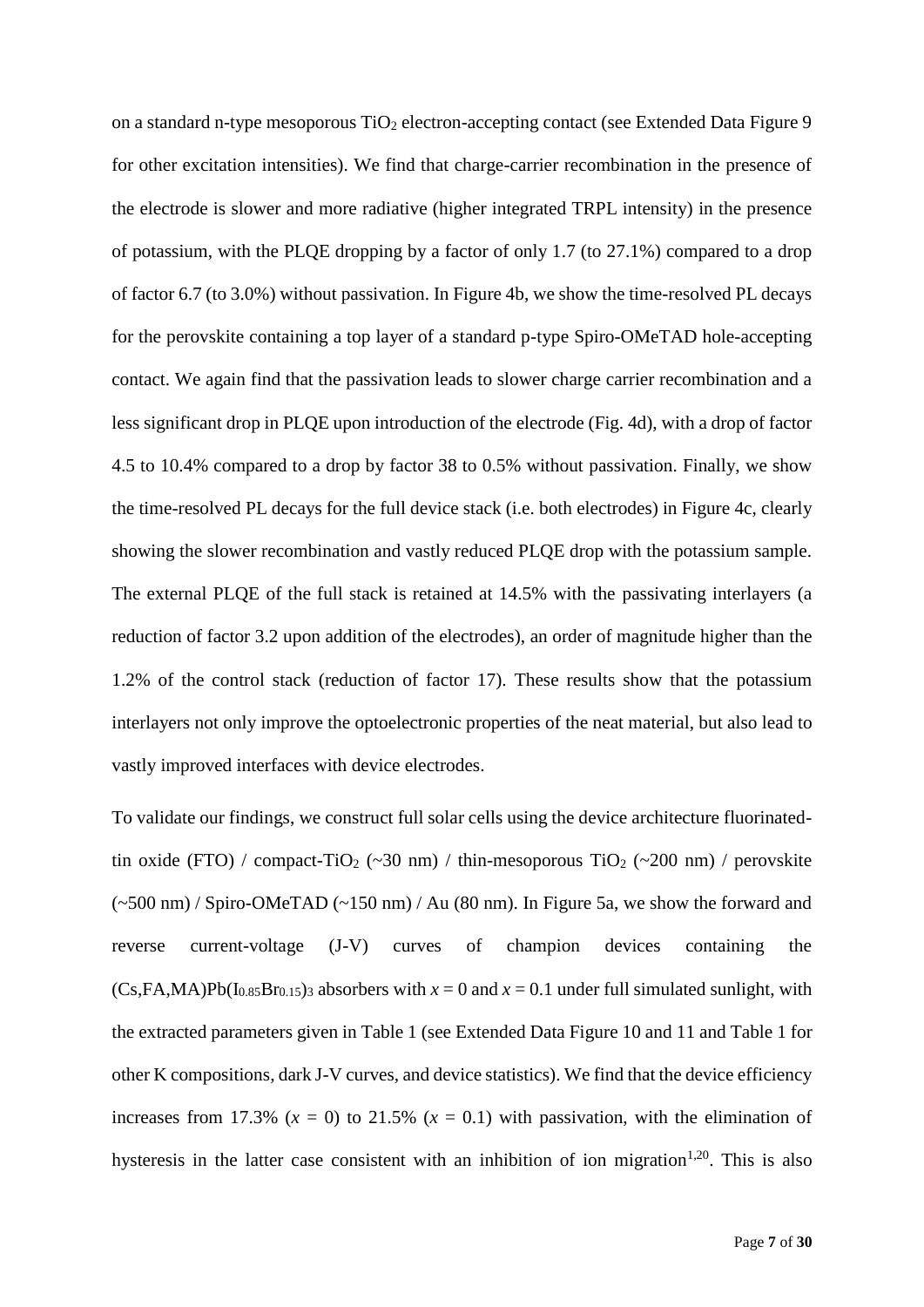consistent with a rapid rise to a stabilised power efficiency of 21.3%, compared to a slower rise to just 17.2% for the control (Fig. 5a inset). We see an increase in open-circuit voltage ( $V_{\text{oc}}$ ) with passivation from 1.05 V ( $x = 0$ ) to 1.17 V ( $x = 0.1$ ) (Figure 5c), with the calculated V<sub>oc</sub> difference from the increase in PLQE of the device stacks from 1.2 to 14.5% (Figure 4d) matching within error the difference in the  $V_{\text{oc}}$  distributions from the device statistics. The  $V_{\text{oc}}$ loss from the radiative limit is only 0.11 V and is one of the lowest losses reported in a perovskite solar cell to date<sup>5</sup>. We also see an increase in the short-circuit current  $(J_{SC})$  with K addition up to  $x = 0.1$  (Figure 5c), consistent with the increased carrier mobility and lifetime<sup>29</sup>. The optimal device performance at  $x = 0.1$  therefore validates the compromise between radiative efficiency and carrier mobility. We conducted preliminary stability tests and found a negligible drop in shelf-life performanceover a month, and that the devices retain over 80% of their initial performance after 300 hours of continued operation at maximum power (Extended Data Figure 10). We show device results for larger bandgap  $(Cs,FA,MA)Pb(I<sub>0.4</sub>Br<sub>0.6</sub>)<sub>3</sub>$ absorbers (Fig. 5d and 5f), attaining a PCE of 17.9% with minimal hysteresis for the  $x = 0.1$ composition and stabilised power output of 17.1% (see Table 1 and Extended Data Figure 11 for device statistics). This is one of the highest efficiencies to date for a large bandgap (1.78 eV) perovskite ideally suited for tandem applications<sup>3</sup>.

These results are particularly remarkable for two key reasons. First, the perovskite films and interfaces are surprisingly tolerant to passivating additives. Here, we have introduced additives at high enough loading to passivate surfaces and stabilise luminescence across a range of bandgaps without compromising charge transport or extraction. This tolerance is in contrast to conventional semiconductors such as GaAs, which require more complicated passivation approaches such as controlled growth on lattice-matched substrates<sup>30</sup>. Second, these results directly show the importance of obtaining high, stable external luminescence yields in full device stacks containing luminescent absorbers capable of recycling photons $12,31$ . The internal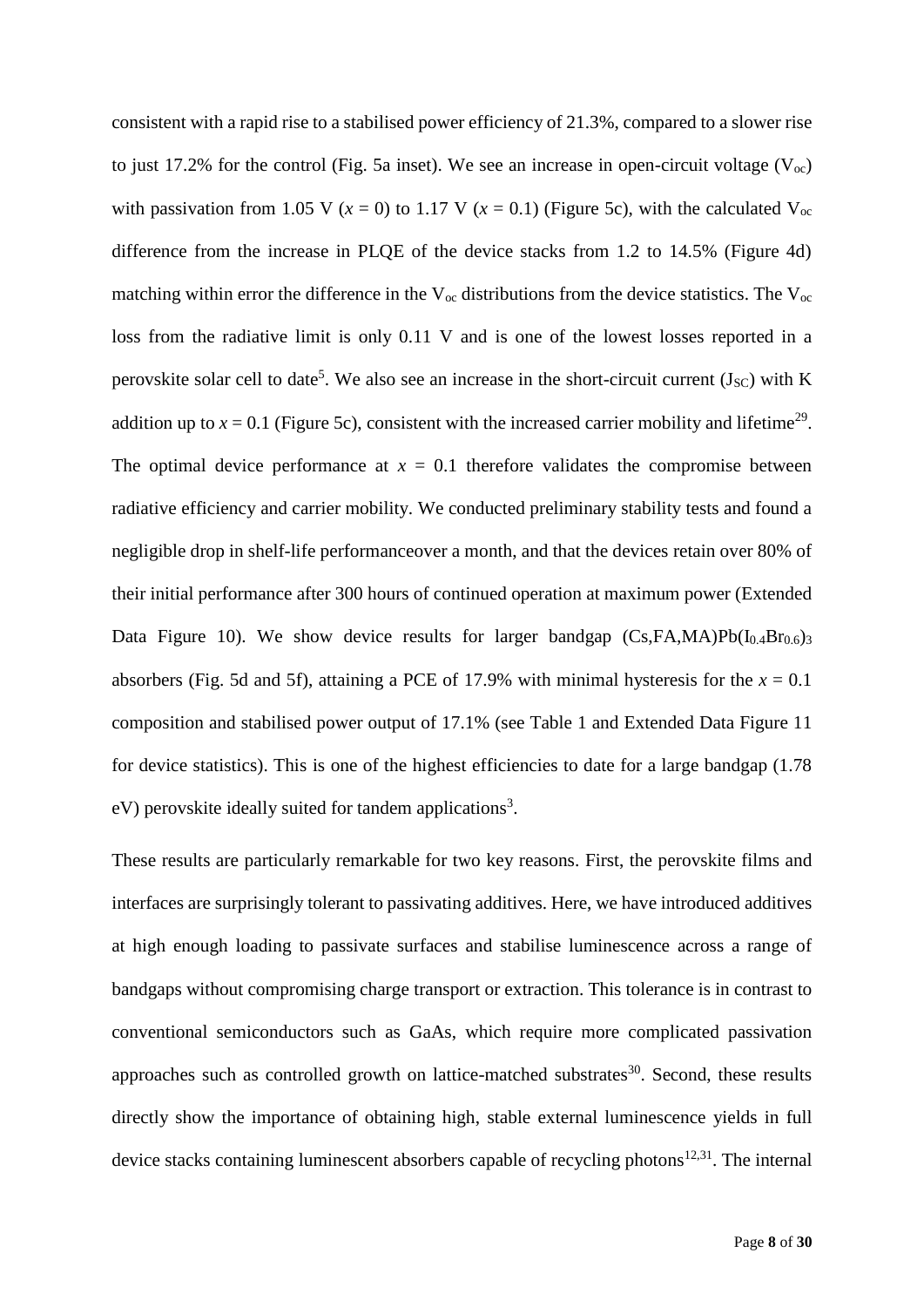luminescence yields approaching 100%, along with small loss in external luminescence yield in the full device stack, shows that perovskites can sustain the necessary photon gas to achieve voltage losses low enough to rival GaAs. We note that the perovskite compositions and passivating interlayers shown in this work lead to far greater luminescence and broader stability enhancements than reported previously for Rb or  $K^{5,23-26}$ . Further work will be required to explore the limits of the K-based passivation including its efficacy on different perovskite compositions, deposition methods and contacts, and how it could be ultimately exploited (or even mimicked with other halide-sequestering species) to eliminate interfacial non-radiative losses and ionic migration. The combination of high radiative efficiency, excellent charge transport and truly photo-stable bandgaps makes these passivation approaches an extremely promising route to take perovskite devices to their efficiency limits across a range of bandgaps. **Acknowledgments** M.A.J. thanks Nava Technology Limited and Nyak Technology Limited for their funding and technical support. This project has received funding from the European Union's Seventh Framework Programme (FP7/2007-2013) under REA grant agreement number PIOF-GA-2013-622630, the European Research Council (ERC) under the European Union's Horizon 2020 research and innovation programme (grant agreement No 756962), and the Royal Society and Tata Group (UF150033). The authors thank the Engineering and Physical Sciences Research Council (EPSRC) for support. XMaS is a mid-range facility at the ESRF synchrotron supported by the EPSRC and we are grateful to the XMaS beamline team staff for their support. The authors thank Diamond Light Source for access to beamline I09 and staff member Tien -Lin Lee as well as Ute B. Cappel for assistance during the HAXPES measurements. S.C., C.D and G.D. acknowledge funding from ERC under grant number 25961976 PHOTO EM and financial support from the EU under grant number 77 312483 ESTEEM2. M. A. thanks the president of the UAE's Distinguished Student Scholarship Program (DSS), granted by the Ministry of Presidential Affairs. HR and BP acknowledge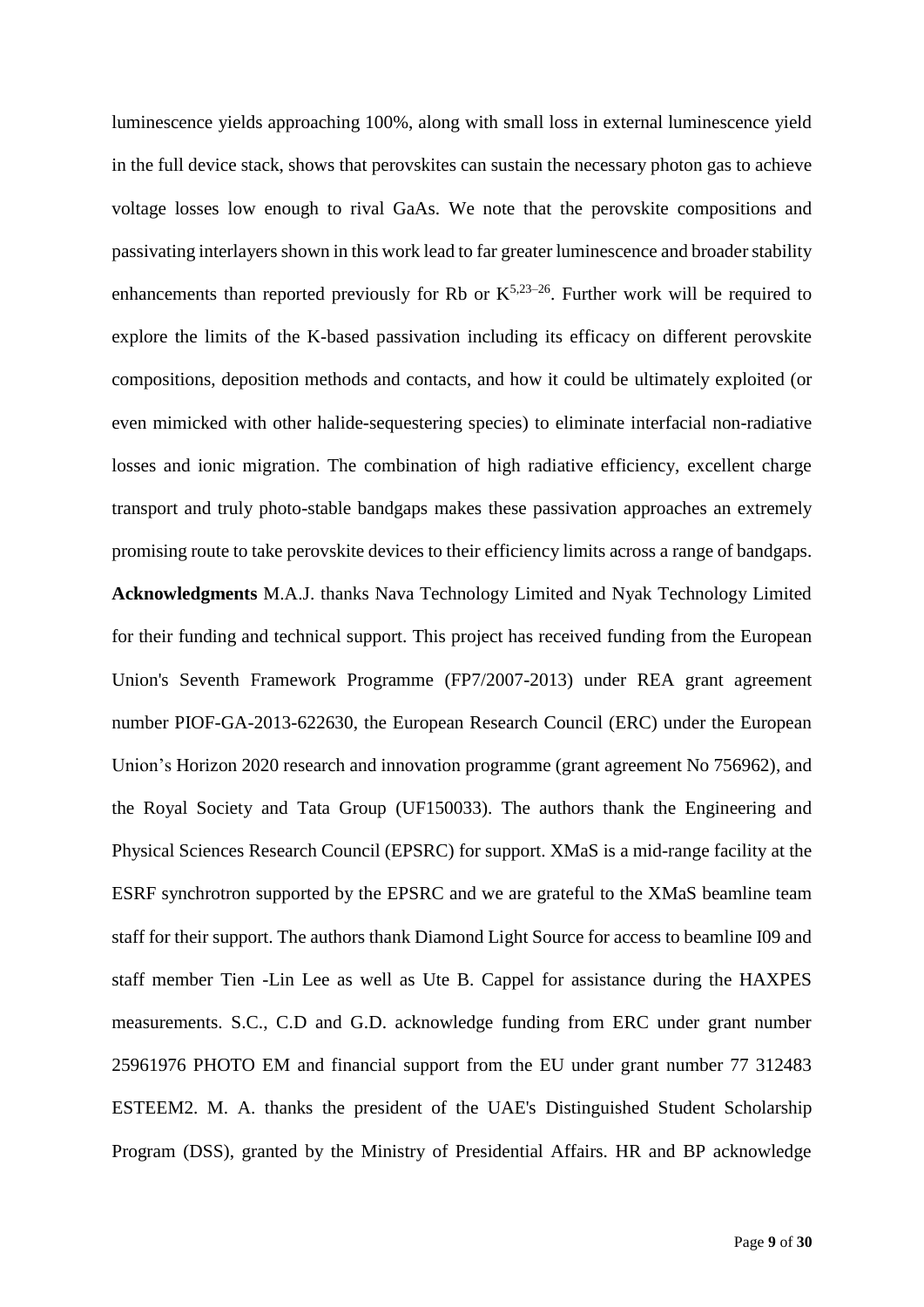support from the Swedish research council (2014-6019) and the Swedish foundation for strategic research. E.M.H and T.J.S. were supported by the Netherlands Organization for Scientific Research (NWO) under the Echo grant number: 712.014.007.

**Author Contributions** M.A.J. and S.D.S. conceived and planned the experiments with additional input from R.H.F. M.A.J. fabricated all samples and devices and performed and analysed the photo-luminescence quantum efficiency (PLQE), PL stability, time-resolved PL, absorption, photothermal deflection spectroscopy (PDS), scanning electron microscopy (SEM) and device characterisation measurements. M.A.J., Z.A.J. and C.A. performed and analysed the confocal PL maps. S.C, G.D. and C.D performed and analysed the scanning transmission electron microscopy-energy dispersive X-ray spectroscopy (STEM-EDX) measurements. M.A. and S.L performed the Grazing-Incidence Wide- Angle X- Ray Scattering (GIWAXS) experiments and analysed the data. E.M.H. and T.J.S. performed the time-resolved microwave conductivity (TRMC) measurements and analysed the data. M.A.J., B.P. and H.R. performed and analysed Hard X-ray Photoelectron Spectroscopy (HAXPES) measurements. M.A.J. and E.P.B. performed XRD measurements and J.M.R. calculated the internal PLQE and assisted with TRPL measurement and analysis. M.A.J. and A.J.P. carried out the device stability tests. M.A.J. and S.D.S. took the lead in drafting the manuscript and compiled the figures. All authors discussed the results and provided feedback on the manuscript.

**Author Information** Reprints and permissions information is available at [www.nature.com/reprints.](http://www.nature.com/reprints) Readers are welcome to comment on the online version of the paper. The authors declare no competing financial interests. Correspondence and requests for materials should be addressed to S.D.S. [\(sds65@cam.ac.uk\)](mailto:sds65@cam.ac.uk)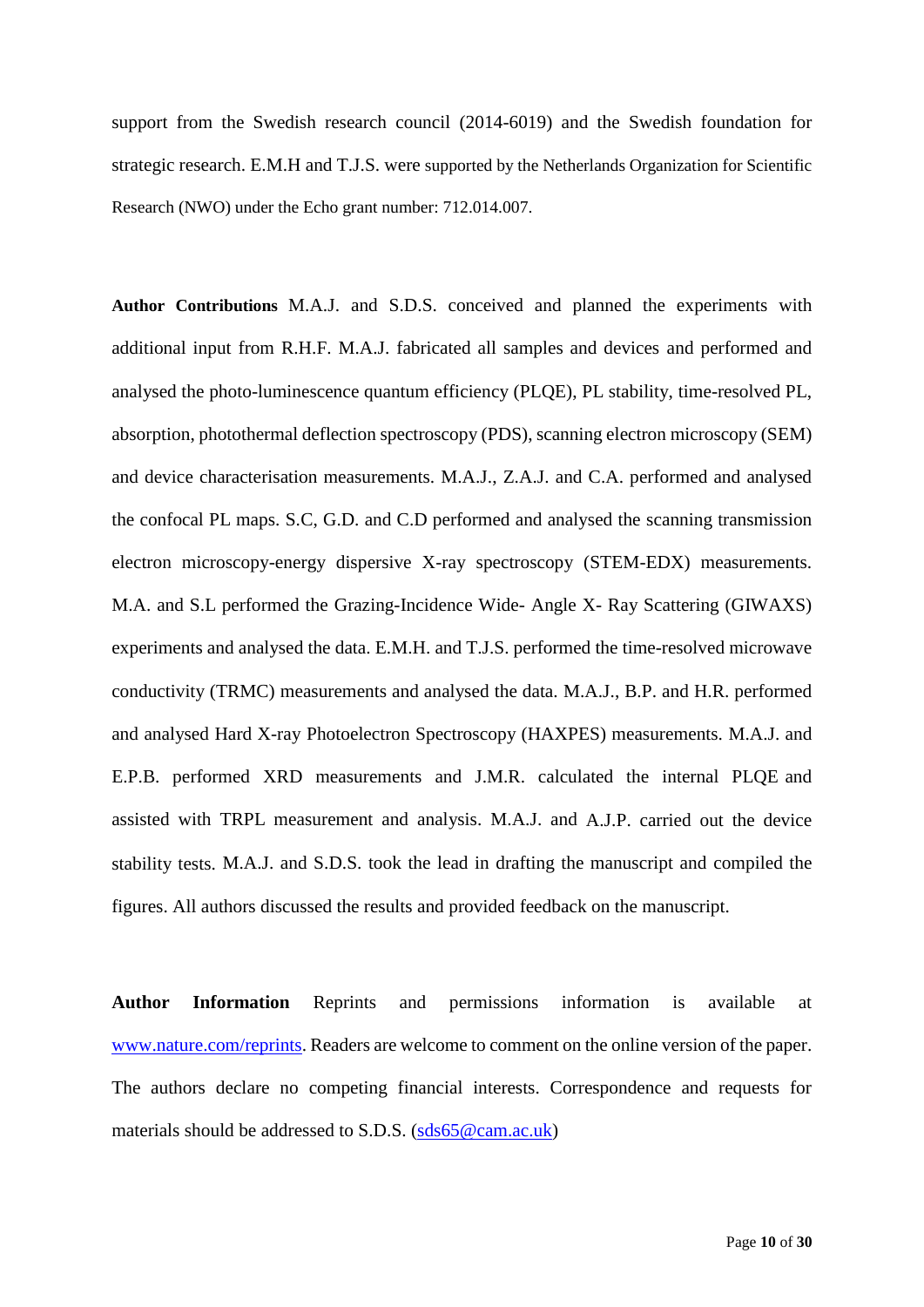### **References**

- 1. Stranks, S. D. & Snaith, H. J. Metal-halide perovskites for photovoltaic and lightemitting devices. *Nat. Nanotechnol.* **10,** 391–402 (2015).
- 2. Eperon, G. E. *et al.* Perovskite-perovskite tandem photovoltaics with optimized band gaps. *Science* **354,** 861–865 (2016).
- 3. McMeekin, D. P. *et al.* A mixed-cation lead mixed-halide perovskite absorber for tandem solar cells. *Science* **351,** 151–155 (2016).
- 4. Bush, K. A. *et al.* 23.6%-efficient monolithic perovskite/silicon tandem solar cells with improved stability. *Nat. Energy* **2,** 17009 (2017).
- 5. Saliba, M. *et al.* Incorporation of rubidium cations into perovskite solar cells improves photovoltaic performance. *Science* **354,** 206–209 (2016).
- 6. Momblona, C. *et al.* Efficient vacuum deposited p-i-n and n-i-p perovskite solar cells employing doped charge transport layers. *Energy Environ. Sci.* **9,** 3456–3463 (2016).
- 7. Stranks, S. D. Nonradiative Losses in Metal Halide Perovskites. *ACS Energy Lett.* **2,** 1515–1525 (2017).
- 8. Hoke, E. T. *et al.* Reversible photo-induced trap formation in mixed-halide hybrid perovskites for photovoltaics. *Chem. Sci.* **6,** 613–617 (2015).
- 9. Barker, A. J. *et al.* Defect-Assisted Photoinduced Halide Segregation in Mixed-Halide Perovskite Thin Films. *ACS Energy Lett.* **2,** 1416–1424 (2017).
- 10. Stoddard, R. J., Eickemeyer, F. T., Katahara, J. K. & Hillhouse, H. W. Correlation between Photoluminescence and Carrier Transport and a Simple in Situ Passivation Method for High-Bandgap Hybrid Perovskites. *J. Phys. Chem. Lett.* **8,** 3289–3298 (2017).
- 11. Saliba, M. *et al.* Cesium-containing triple cation perovskite solar cells: improved stability, reproducibility and high efficiency. *Energy Environ. Sci.* **9,** 1989–1997 (2016).
- 12. Miller, O. D., Yablonovitch, E. & Kurtz, S. R. Strong Internal and External Luminescence as Solar Cells Approach the Shockley–Queisser Limit. *IEEE J. Photovoltaics* **2,** 303–311 (2012).
- 13. Stranks, S. D. *et al.* Recombination Kinetics in Organic-Inorganic Perovskites: Excitons, Free Charge, and Subgap States. *Phys. Rev. Appl.* **2,** 34007 (2014).
- 14. Kim, J., Lee, S. H., Lee, J. H. & Hong, K. H. The role of intrinsic defects in methylammonium lead iodide perovskite. *J. Phys. Chem. Lett.* **5,** 1312–1317 (2014).
- 15. Agiorgousis, M. L., Sun, Y.-Y., Zeng, H. & Zhang, S. Strong Covalency-Induced Recombination Centers in Perovskite Solar Cell Material CH 3 NH 3 PbI 3. *J. Am. Chem. Soc.* **136,** 14570–14575 (2014).
- 16. Richter, J. M. *et al.* Enhancing photoluminescence yields in lead halide perovskites by photon recycling and light out-coupling. *Nat. Commun.* **7,** 13941 (2016).
- 17. Deschler, F. *et al.* High Photoluminescence Efficiency and Optically Pumped Lasing in Solution-Processed Mixed Halide Perovskite Semiconductors. *J. Phys. Chem. Lett.* **5,** 1421–1426 (2014).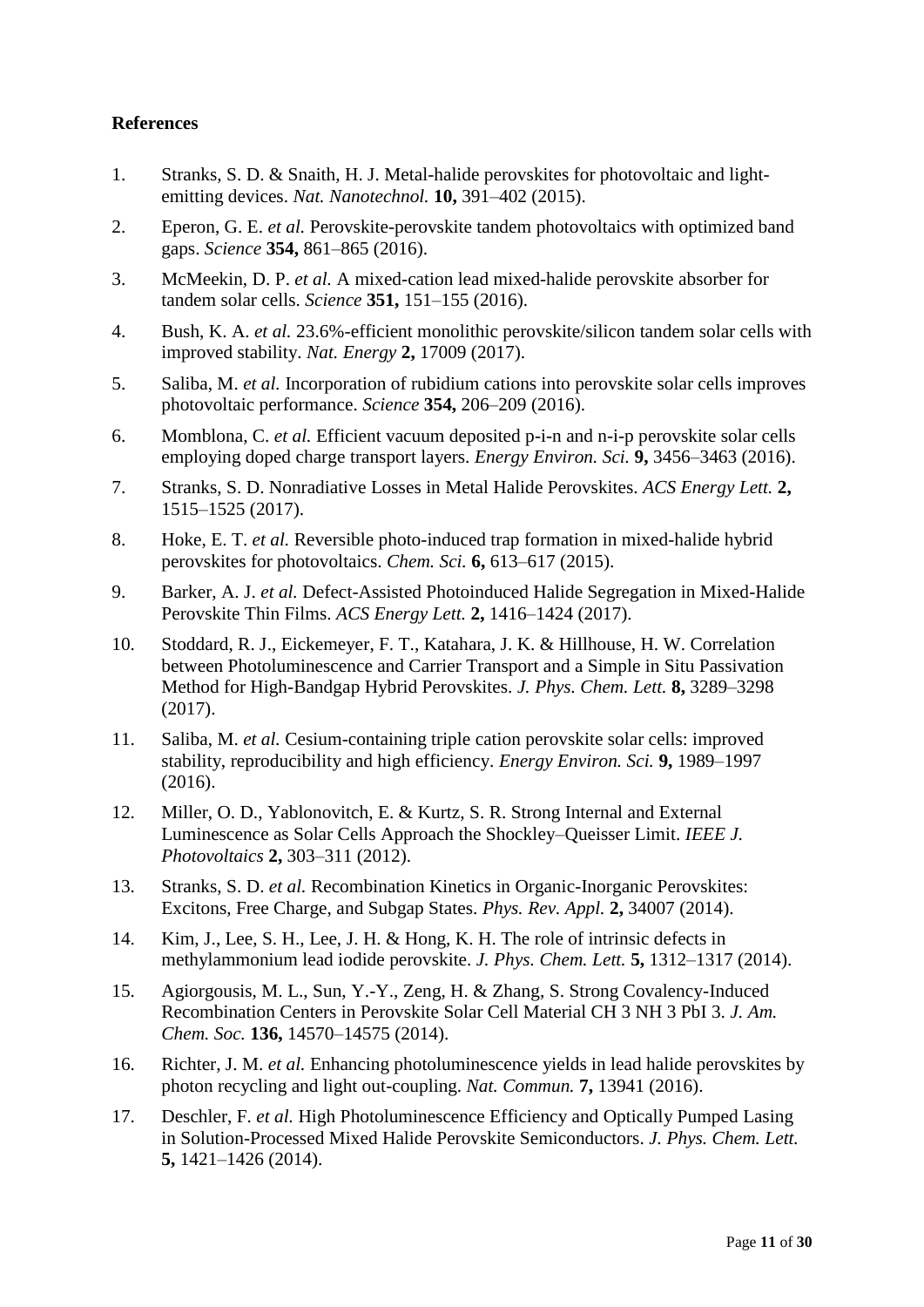- 18. Hutter, E. M. *et al.* Direct-indirect character of the bandgap in methylammonium lead iodide perovskite. *Nat. Mater.* **16,** 115–120 (2017).
- 19. Reid, O. G., Yang, M., Kopidakis, N., Zhu, K. & Rumbles, G. Grain-Size-Limited Mobility in Methylammonium Lead Iodide Perovskite Thin Films. *ACS Energy Lett.* **1,** 561–565 (2016).
- 20. deQuilettes, D. W. *et al.* Photo-induced halide redistribution in organic–inorganic perovskite films. *Nat. Commun.* **7,** 11683 (2016).
- 21. Pauca, V. P., Piper, J. & Plemmons, R. J. Nonnegative matrix factorization for spectral data analysis. *Linear Algebra Appl.* **416,** 29–47 (2006).
- 22. Abdi-Jalebi, M. *et al.* Impact of Monovalent Cation Halide Additives on the Structural and Optoelectronic Properties of CH 3 NH 3 PbI 3 Perovskite. *Adv. Energy Mater.* **6,** 1502472 (2016).
- 23. Tang, Z. *et al.* Hysteresis-free perovskite solar cells made of potassium-doped organometal halide perovskite. *Sci. Rep.* **7,** 12183 (2017).
- 24. Zhao, P. *et al.* Improved carriers injection capacity in perovskite solar cells by introducing A-site interstitial defects. *J. Mater. Chem. A* **5,** 7905–7911 (2017).
- 25. Nam, J. K. *et al.* Potassium Incorporation for Enhanced Performance and Stability of Fully Inorganic Cesium Lead Halide Perovskite Solar Cells. *Nano Lett.* **17,** 2028–2033 (2017).
- 26. Kubicki, D. J. *et al.* Phase Segregation in Cs-, Rb- and K-Doped Mixed-Cation (MA) x (FA) 1– x PbI 3 Hybrid Perovskites from Solid-State NMR. *J. Am. Chem. Soc.* **139,** 14173–14180 (2017).
- 27. Ibrahim Dar, M. *et al.* Understanding the Impact of Bromide on the Photovoltaic Performance of CH 3 NH 3 PbI 3 Solar Cells. *Adv. Mater.* **27,** 7221–7228 (2015).
- 28. Sutter-Fella, C. M. *et al.* High Photoluminescence Quantum Yield in Band Gap Tunable Bromide Containing Mixed Halide Perovskites. *Nano Lett.* **16,** 800–806 (2016).
- 29. Stranks, S. D. *et al.* Electron-Hole Diffusion Lengths Exceeding 1 Micrometer in an Organometal Trihalide Perovskite Absorber. *Science* **342,** 341–344 (2013).
- 30. Yablonovitch, E. & Miller, O. D. The Opto-Electronics which Broke the Efficiency Record in Solar Cells. *Conf. Lasers Electro-Optics 2012* **2,** CF2J.1 (2012).
- 31. Pazos-Outon, L. M. *et al.* Photon recycling in lead iodide perovskite solar cells. *Science* **351,** 1430–1433 (2016).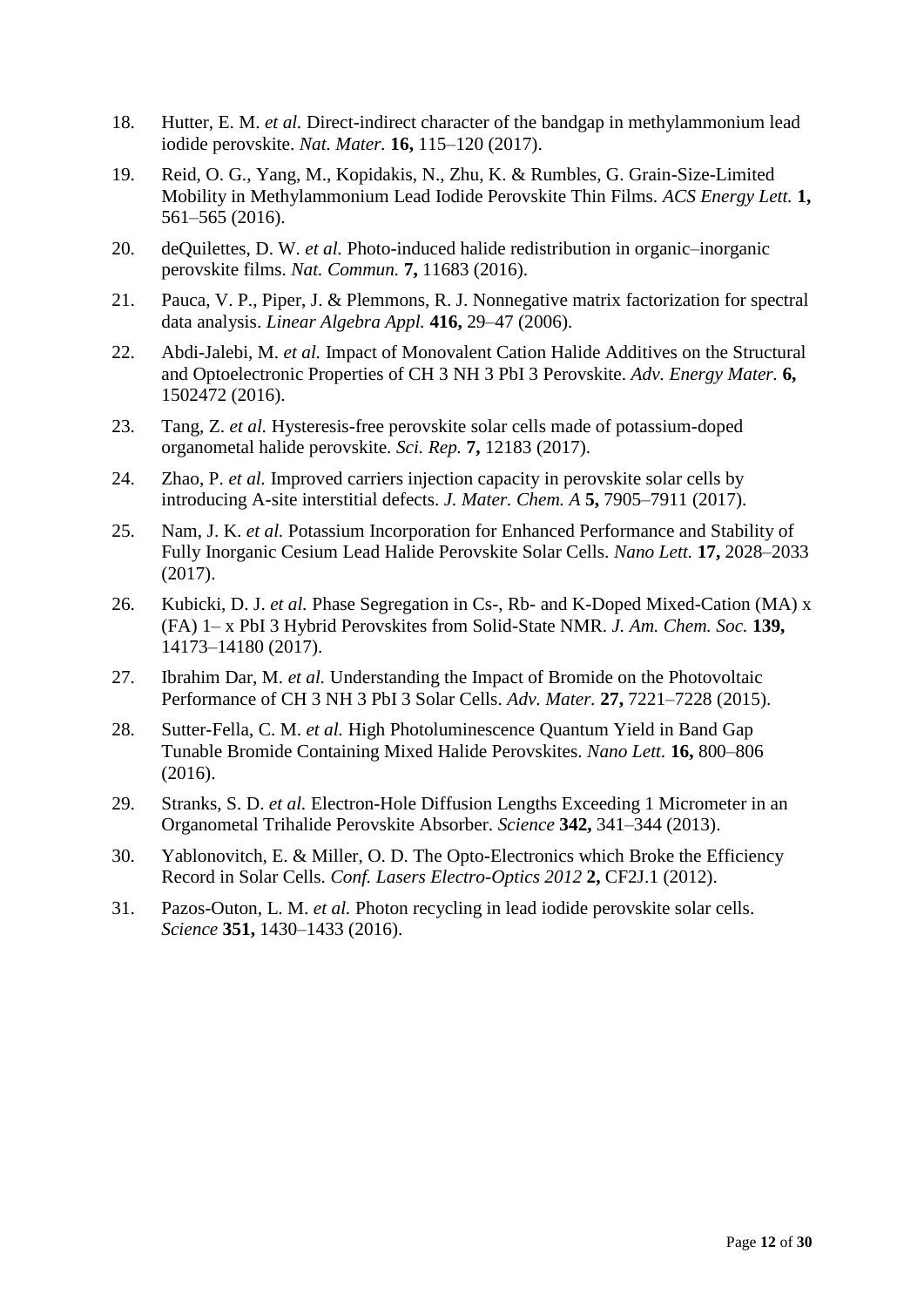#### **Main Figure Legends and Tables**

# **Figure 1. Increased radiative efficiency and charge carrier mobility through passivation.**  (a) PLQE of passivated perovskite thin films with increasing fraction of potassium measured under illumination with a 532-nm laser at an excitation intensity equivalent to  $\sim$ 1 sun ( $\sim$ 60 mW.cm<sup>-2</sup>) after 300 seconds of illumination. (b) Time-resolved PL decays of the films with excitation at 407 nm and pulse fluence of 0.5  $\mu$ J.cm<sup>-2</sup> (excitation density ~10<sup>16</sup> cm<sup>-3</sup>). (c) Maximum photo-conductance for each of the K contents extracted from TRMC measurements with an excitation density of  $\sim 10^{14}$  cm<sup>-3</sup> (Extended Data Figure 7).

**Figure 2. Stabilised PLQE and inhibition of photo-induced ion migration.** (a) PLQE for  $(Cs,FA,MA)Pb(I<sub>0.85</sub>Br<sub>0.15</sub>)$ <sup>3</sup> films illuminated over time with a 532-nm laser at an excitation intensity equivalent to  $\sim 1$  sun ( $\sim 60$  mW.cm<sup>-2</sup>) in ambient atmosphere. PL from  $(Cs,FA,MA)Pb(I<sub>1</sub>,BF<sub>v</sub>)<sub>3</sub>$  with  $y = 0.6$  (b) without passivation  $(x = 0)$  compared to the (c) passivated sample  $(x = 0.4)$ , illuminated continuously in ambient conditions with the same conditions as (a). (d) The PL from the passivated ( $x = 0.4$ ) compositions with  $y = 0.4$ ,  $x = 0.4$ (peak at 1.70 eV),  $y = 0.6$ ,  $x = 0.1$  (1.78 eV) and  $y = 1$ ,  $x = 0.4$  (1.89 eV), measured over time under the same conditions.

**Figure 3. Cross-section chemical characterisation**. (a) HAADF STEM cross sectional image of a  $(Cs,FA,MA)Pb(I<sub>0.85</sub>Br<sub>0.15</sub>)$ <sub>3</sub> passivated perovskite thin film ( $x = 0.20$ ). NMF decomposition results in (b) factor 1 associated to the perovskite layer and in (c) factor 2 indicating the presence of a K and Br rich phase. The profiles for (d) factor 1 and (e) factor 2. (f) Schematic of a film cross-section showing halide vacancy management with excess halide, where the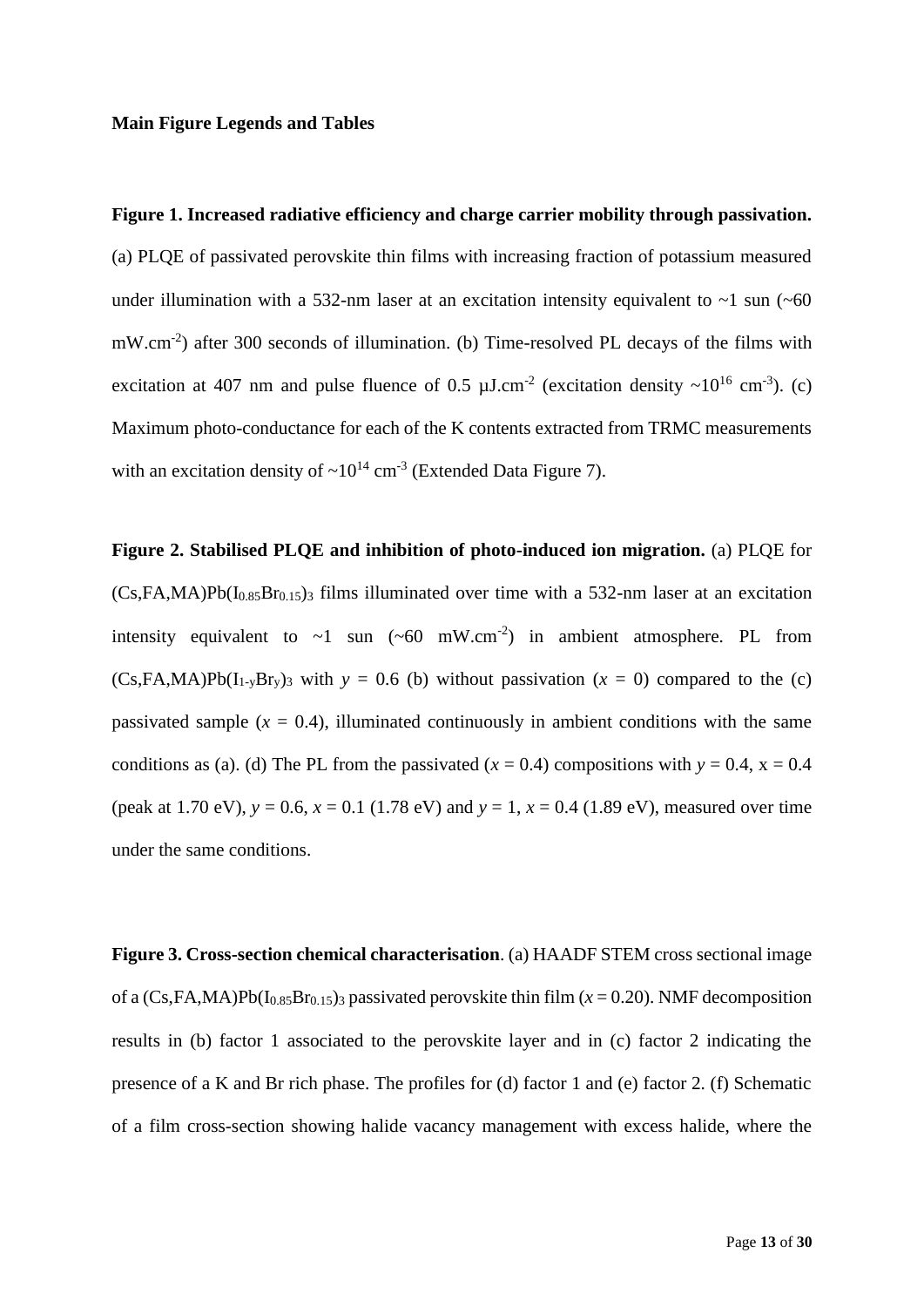surplus halide is immobilised through complexing with potassium into benign compounds at the grain boundaries and surfaces.

**Figure 4. Luminescence properties of the perovskite when interfaced with solar cell device contacts.** Time-resolved PL decays of encapsulated  $(Cs, FA, MA)Pb(I<sub>0.85</sub>Br<sub>0.15</sub>)$  films ( $x = 0$ ) and  $x = 0.1$ ) with excitation at 407 nm and pulse fluence of 0.05  $\mu$ J.cm<sup>-2</sup> (1.5×10<sup>15</sup> cm<sup>-3</sup>, equivalent to  $\sim$  5 sun) when the perovskite is interfaced with (a) an n-type electron-collecting electrode (compact-TiO<sub>2</sub>/thin-mesoporous TiO<sub>2</sub>), (b) a p-type hole-collecting electrode (Spiro-OMeTAD), and (c) both electrodes in a full device stack. (d) External PLQE measurements of the perovskite in each configuration measured under illumination with a 532-nm laser at an excitation intensity equivalent to  $\sim$ 1 sun ( $\sim$ 60 mW.cm<sup>-2</sup>). See Extended Data Figure 12 for other intensities.

**Figure 5. Enhanced solar cell power conversion efficiency**. (a) Forward (open symbols) and reverse (closed symbols) J-V curves of champion solar cells with  $(Cs, MA, FA)Pb(I_{0.85}Br_{0.15})_3$ absorbers without  $(x = 0)$  and with  $(x = 0.1)$  passivation, measured under full simulated solar illumination conditions (AM1.5, 100 mW.cm<sup>-2</sup>). Inset: Stabilised power output under the same conditions. (b) Open-circuit voltage ( $V_{\text{oc}}$ ) and (c) short-circuit current ( $J_{\text{SC}}$ ) as functions of potassium fraction  $x$ , with error bars representing the standard deviation across 10 devices for each composition. (d) J-V curves of champion solar cells with  $(Cs, MA, FA)Pb(I<sub>0.4</sub>Br<sub>0.6</sub>)<sub>3</sub>$ absorbers without  $(x = 0)$  and with  $(x = 0.1)$  potassium passivation. External quantum efficiencies (EQE) and integrated short-circuit current for the (e)  $(Cs, MA, FA)Pb(I_{0.85}Br_{0.15})_3$ and (f)  $(Cs, MA, FA)Pb(I<sub>0.4</sub>Br<sub>0.6</sub>)$ <sub>3</sub> devices.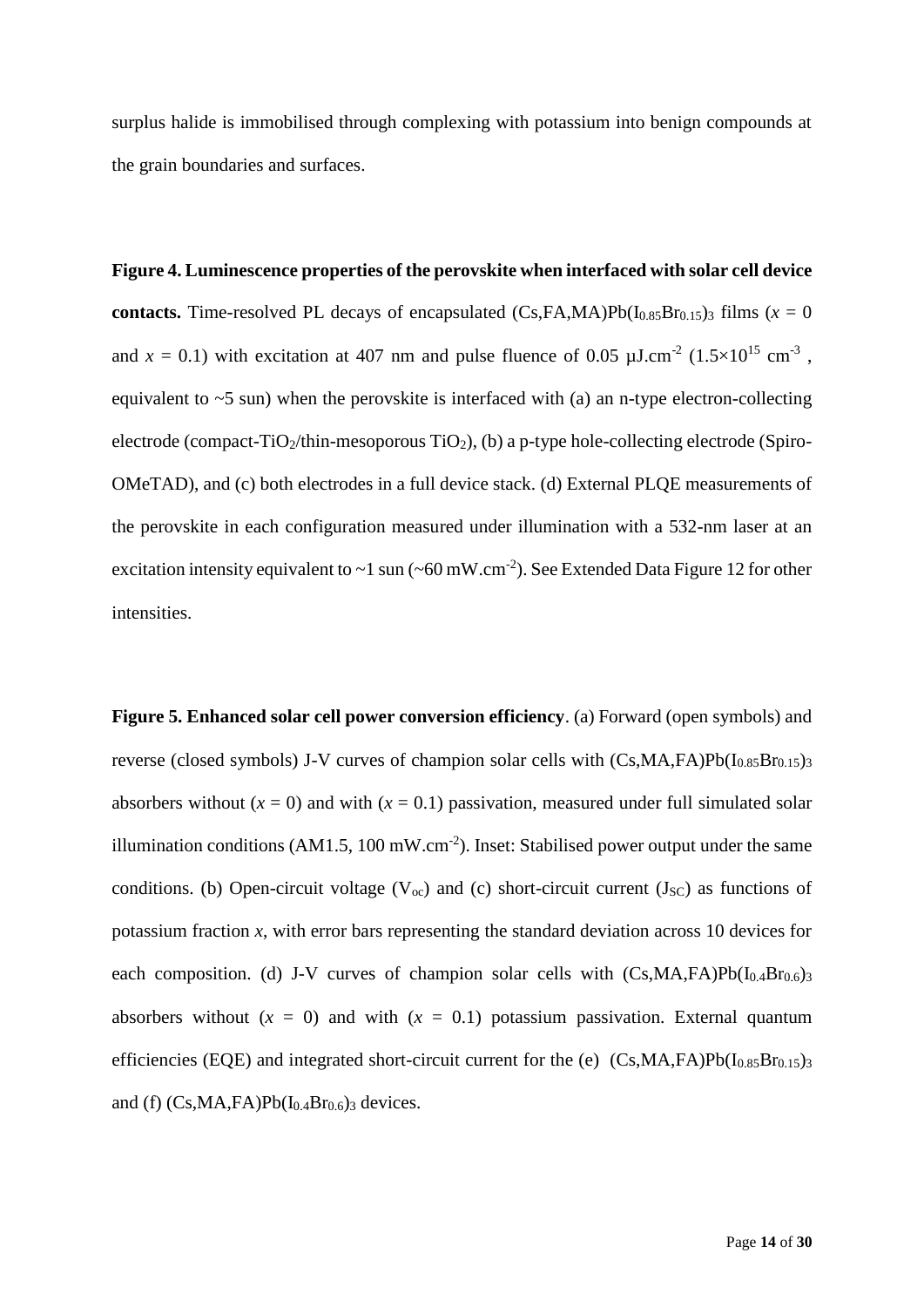**Table 1**. Champion photovoltaic device parameters. The bandgaps are extracted from the EQE onsets, and the  $V_{\infty}$  loss is the difference between the bandgap radiative limit  $V_{\infty}$  and measured Voc.

| <b>Potassium</b><br>fraction, $x$   | <b>Bandgap</b><br>[eV] | $J_{sc}$ [mA.cm <sup>-2</sup> ] | $V_{oc}$ [V] | <b>Fill factor</b> | PCE [%] | $V_{oc}$ loss [V] |
|-------------------------------------|------------------------|---------------------------------|--------------|--------------------|---------|-------------------|
| $(Cs, MA, FA)Pb(I_{0.85}Br_{0.15})$ |                        |                                 |              |                    |         |                   |
| 0.0                                 | 1.59                   | 22.6                            | 1.05         | 0.73               | 17.3    | 0.26              |
| 0.1                                 | 1.56                   | 23.2                            | 1.17         | 0.79               | 21.5    | 0.11              |
| $(Cs, MA, FA)Pb(I0.4Br0.6)$         |                        |                                 |              |                    |         |                   |
| 0.0                                 | 1.83                   | 15.3                            | 1.12         | 0.72               | 12.3    | 0.42              |
| 0.1                                 | 1.78                   | 17.9                            | 1.23         | 0.79               | 17.5    | 0.27              |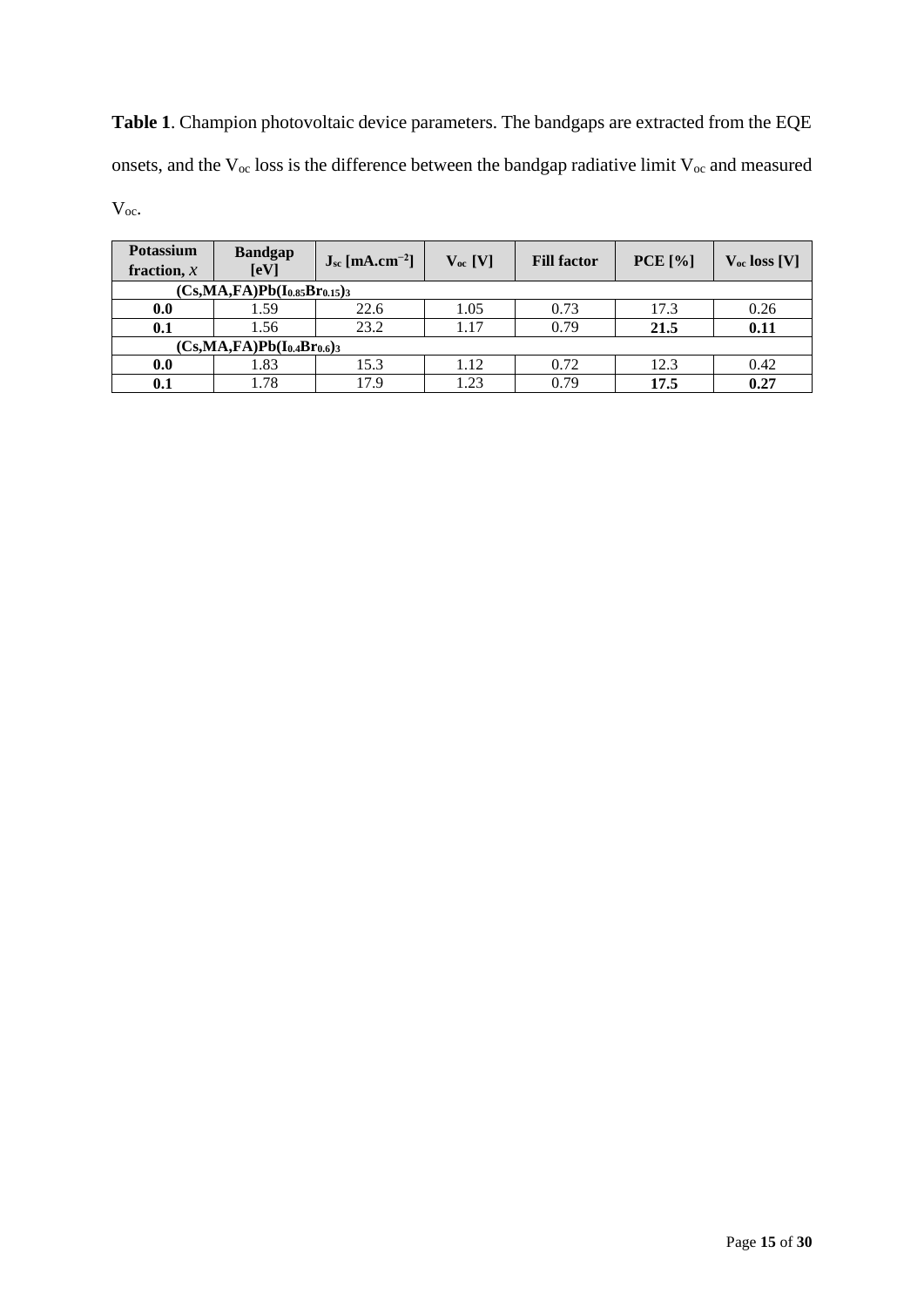### **Methods**

Film and device fabrication. All the organic cation salts were purchased form Dyesol; the Pb compounds from TCI and CsI and KI from Alfa Aesar. Spiro-OMeTAD was purchased from Borun Chemicals and used as received. Unless otherwise stated, all other materials were purchased from Sigma-Aldrich.

The triple-cation-based perovskite  $Cs_{0.06}FA_{0.79}MA_{0.15}Pb(I_{0.85}Br_{0.15})$  was prepared by dissolving PbI<sub>2</sub> (1.2 M), FAI (1.11 M), MABr (0.21 M) and PbBr<sub>2</sub> (0.21 M) in a mixture of anhydrous DMF:DMSO (4:1, volume ratios) followed by addition of 5 volume percent from CsI stock solution (1.5 M in DMSO). The potassium iodide was first dissolved in a mixed solution of DMF/DMSO 4:1 (v:v) to make a stock solution of 1.5 M. We then added the KI solution into the triple cation perovskite solution in different volume ratios. We then spincoated the perovskite solutions using a two-step program at 2000 and 6000 rpm for 10 and 40 seconds, respectively, and dripping 150  $\mu$ L of chlorobenzene after 30 seconds. We then annealed the films at  $100^{\circ}$ C for 1 hour. All the film preparations were performed in a nitrogenfilled glove box. The devices were fabricated following the same procedures for substrate preparation as well as deposition of both electron and hole transport layers (i.e.  $TiO<sub>2</sub>$ , Spiro-OMeTAD) as in our previous work $32$ .

**Scanning Electron Microscopy.** The surface morphology of the films was examined using an FESEM (Merlin). An electron beam accelerated to 3 kV was used with an in-lens detector.

**Steady-state absorption and photoluminescence characterisation.** Absorption spectra were recorded with a Perkin-Elmer Lambda 1050 spectrophotometer equipped with an integrating sphere to account for reflected and transmitted light. Photo-thermal deflection spectroscopy (PDS) measurements were acquired on a custom-built setup by monitoring the deflection of a fixed wavelength (670 nm) laser probe beam following absorption of each monochromatic pump wavelength by a thin film immersed in an inert liquid FC-72 Fluorinert (3M Company).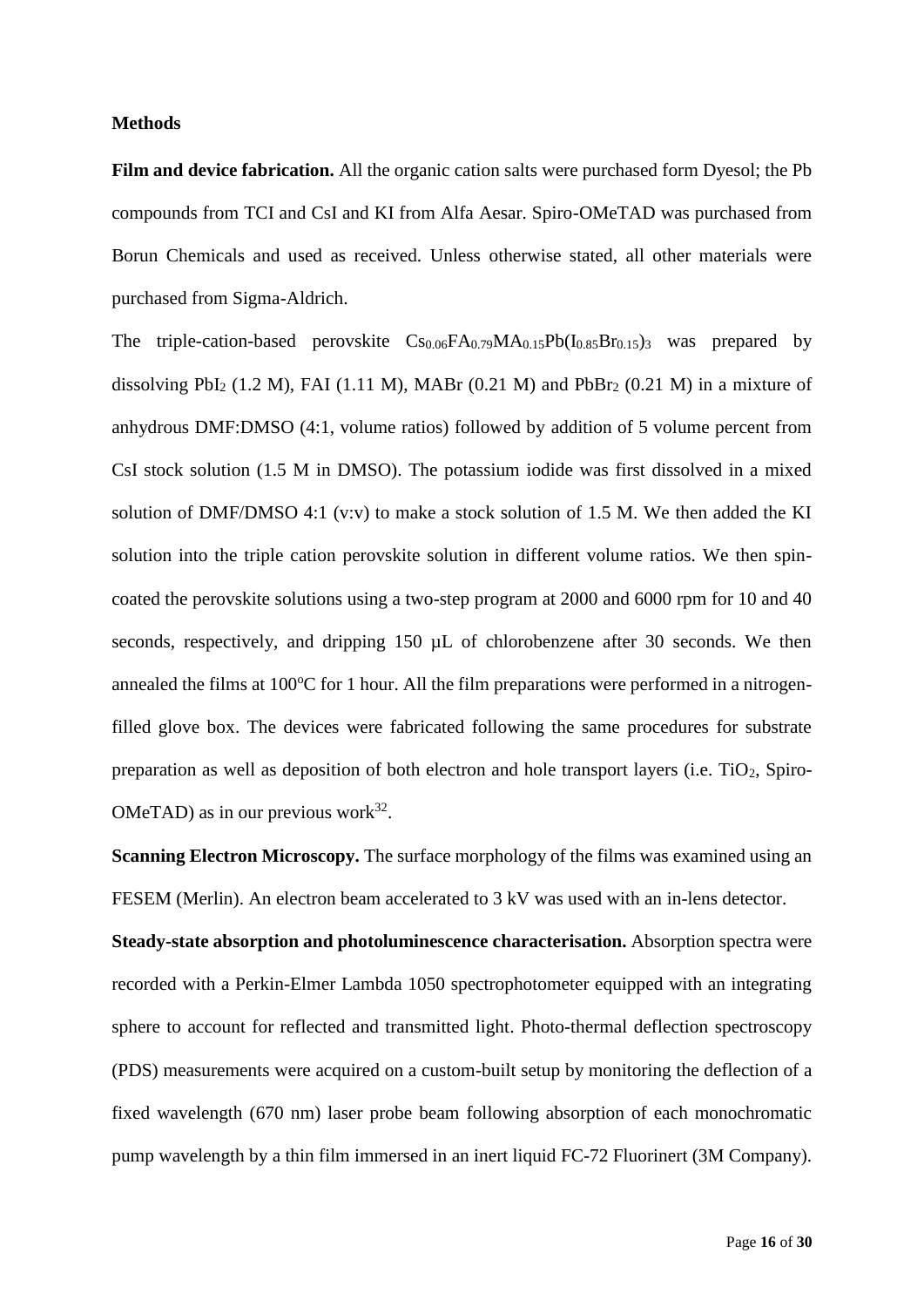Photoluminescence quantum yield measurements were taken by mounting perovskite films or encapsulated device stacks in an integrating sphere and photoexciting with a 532-nm continuous-wave laser. The laser and the emission signals were measured and quantified using a calibrated Andor iDus DU490A InGaAs detector for the determination of PL quantum efficiency. The external PLQE was calculated as per de Mello et  $al<sup>33</sup>$  and the internal PLQE subsequently determined using the methods by Richter et  $al^{16}$ .

The absorption and photoluminescence (PL) (Extended Data Figure 2a and b) spectra reveal a reduction in the optical bandgap of the perovskite film with increasing KI. The PL peaks at 770 nm for  $x = 0$  and red-shifts to 807 nm for  $x = 0.4$ . From Hard X-ray Photoelectron Spectroscopy (HAXPES) measurements, we find that increasing amounts of KI have no effect in the valence band (VB) edge, suggesting that the conduction band (CB) must decrease (Extended Data Figure 2b, inset). We note that this is in contrast to the case of the bandgap tunability achieved through directly changing mixed halide fractions, where the VB was shown to change but the CB remained almost fixed<sup>34</sup>. Measurements on similar perovskite systems without Br did not show such a strong red-shift upon adding K (Extended Data Figure 2fg,h) suggesting that the additives are selectively interacting with the bromide. These results highlight the combination of K-additives and mixed halides as levers for selectively tuning the bandgap and conduction band. We also note that the samples show a small fraction  $\langle \langle 1\% \rangle$  of material) with a low bandgap component (Extended Data Figure 2c) but the emission is predominantly from the slightly higher energy component. It is currently unclear why the luminescence is not dominated by the low gap component but it is possible that these low-concentration, lowbandgap components are electronically isolated from the remaining material, for example being surrounded by potassium-rich passivating material. We also note that the decrease in PLQE for  $x = 0.6$  could be due to the much smaller grain size at these high passivation levels (Extended Data Figure 1). Finally, we note that the absorptance changes due to thickness changes with KI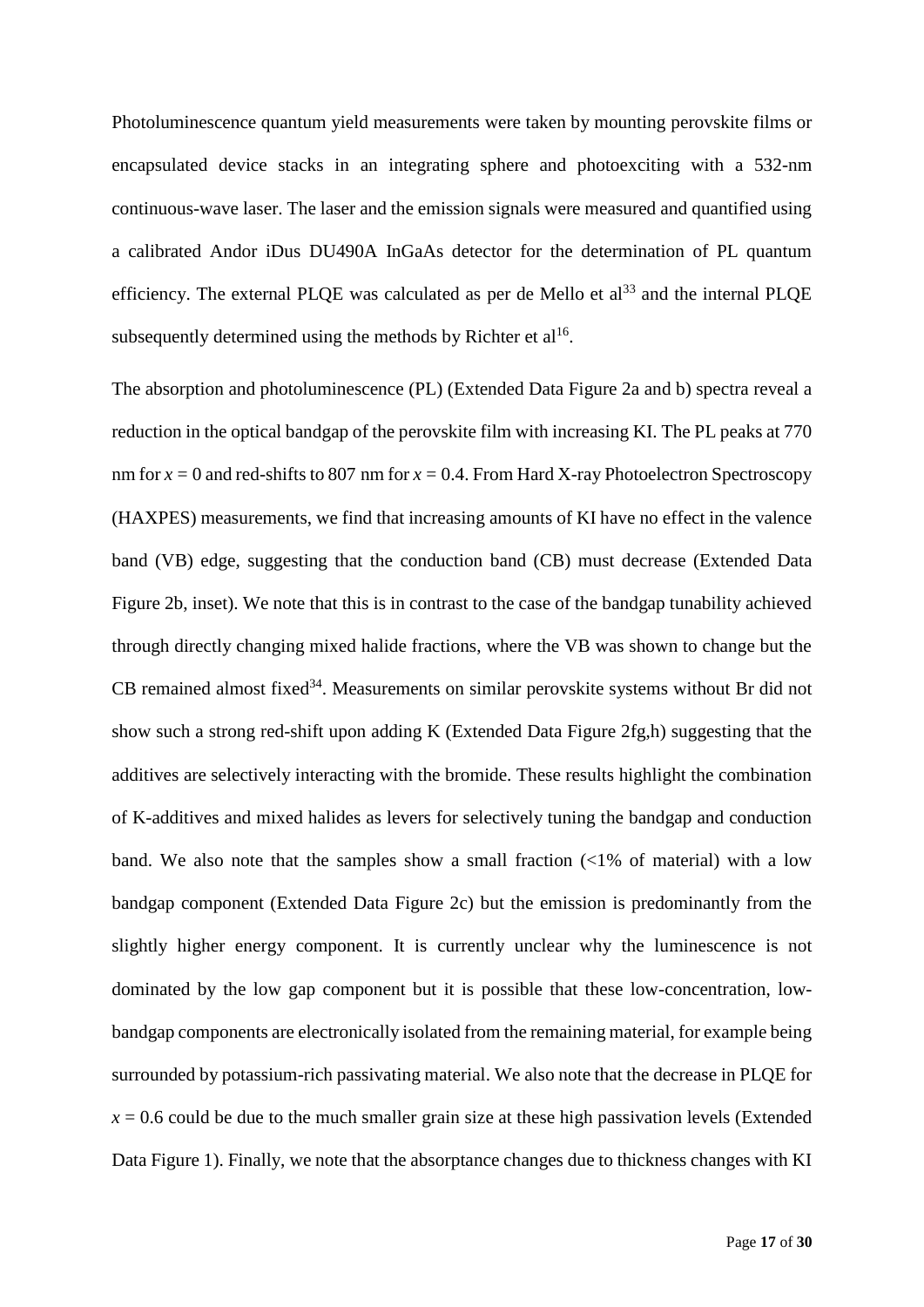addition over the ranges for our devices  $(x = 0 - 0.2)$  are negligible and thus are not a significant cause of the observed enhancements in device performance.

**Confocal PL maps.** PL maps were collected using a WITec alpha 300 s setup. The excitation source was 405 nm cw laser (Coherent CUBE), chopped using a Stanford Research SR 540 chopping unit at frequency of 840 Hz. The light was coupled though an optical fiber to the microscope and focused using 100x Nikon lens ( $NA = 0.7$ ). The sample was positioned on a X-Y piezo stage of the microscope. The PL signal was collected in reflection mode with the same 100x objective and detected using a spectrometer fitted with a CCD detector. A low-pass filter with a cut-off wavelength of 435 nm was fitted before the CCD detector to block the excitation component of transmitted light (405nm).

The confocal PL intensity maps are shown in Extended Data Figure 3a-d from perovskite films with  $x = 0 - 0.4$ , with the intensity distributions shown in Extended Data Figure 3i. For example, we observe a broad distribution of emission intensity peaking at  $2\times10^4$  counts for  $x = 0.20$ compared to a narrower distribution but with a maximum at only  $5\times10^3$  counts for the reference film  $(x = 0)$ . Although the intensity distribution is broader for the  $x = 0.2$  sample, the lowest counts for this sample are as high in number as the highest counts for the reference. We find that the absolute emission intensity increases continuously with increasing content of potassium (Extended Data Figure 3i), peaking at an order of magnitude enhancement at  $x =$ 0.40, consistent with the PLQE data in Fig. 1a. We also show the centre-of-mass PL wavelength maps for the same perovskite films in Extended Data Figure 3e-h, along with the corresponding histograms in Extended Data Figure 3j. This further confirms the red-shifting of the microscale PL upon addition of K, consistent with the absorption and bulk PL data. Interestingly, we find a statistically-significant correlation between the PL wavelength and the intensity for each local site (i.e. the most emissive sites are the most red-shifted, see Extended Data Figure 3k). This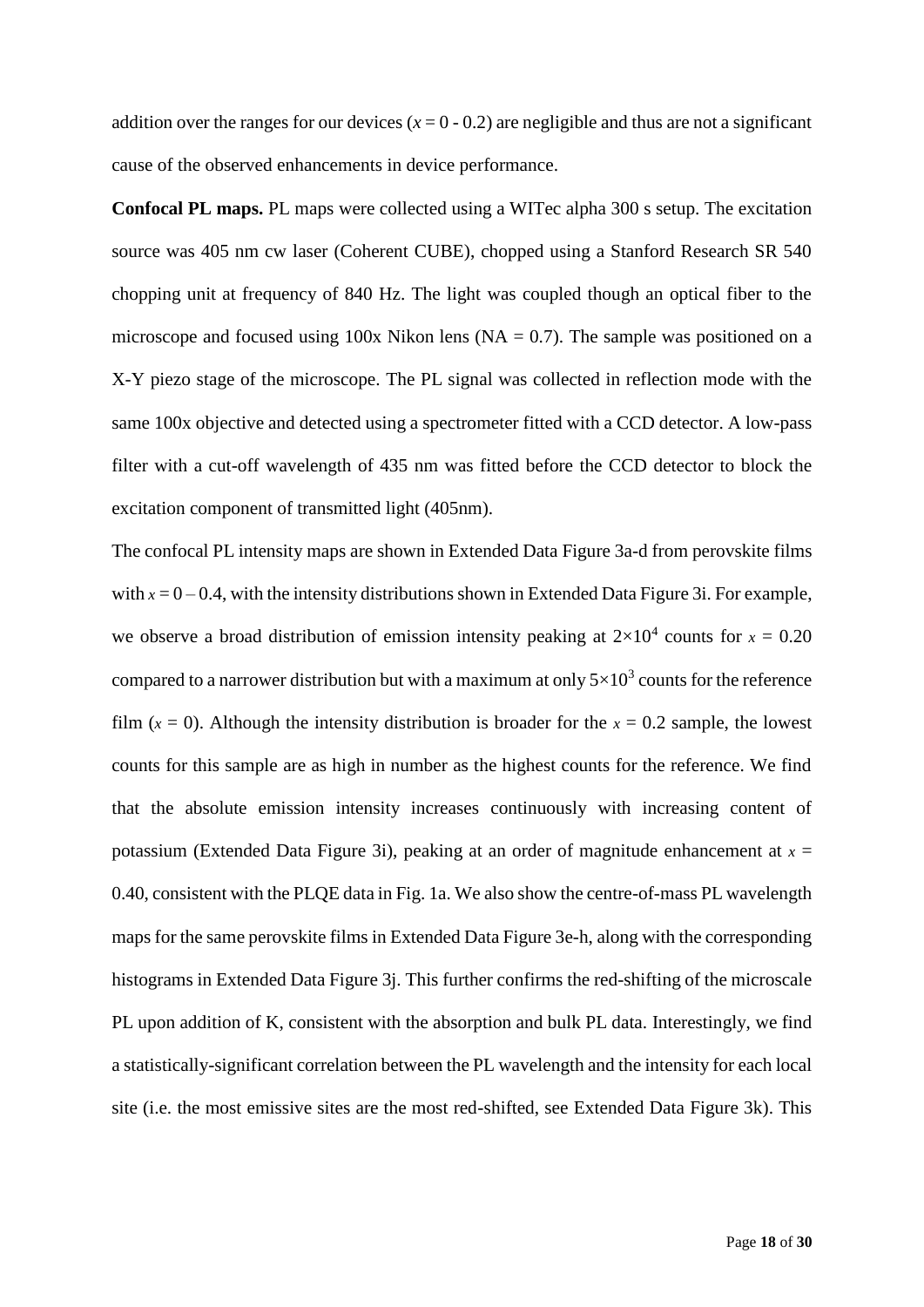is consistent with the bulk absorption and PL data, where the PL intensity increases and redshifts with increasing K content.

**Time-resolved photoluminescence.** Time-resolved photoluminescence measurements were acquired with a gated intensified CCD camera system (Andor iStar DH740 CCI-010) connected to a grating spectrometer (Andor SR303i). Excitation was performed with femtosecond laser pulses which were generated in a homebuilt setup by second harmonic generation (SHG) in a BBO crystal from the fundamental output (pulse energy 1.55 eV, pulse length 80 fs) of a Ti:Sapphire laser system (Spectra Physics Solstice). Temporal resolution of the PL emission was obtained by measuring the PL from the sample by stepping the iCCD gate delay relative to the pump pulse. The gate width was 20 ns.

For the unpassivated control film  $(x = 0)$ , there is a significant initial non-radiative component (Figure 1b). With increasing passivation, this component is gradually removed with a peak 'lifetime' occurring at  $x = 0.1$ . In this regime, the recombination is still somewhat trap-limited for this excitation density (i.e. the carrier density does not exceed the trap density to fill all traps). As the passivation increases further, the trap density is further reduced and now the density of excited carriers is above the trap density and recombination is radiative and bimolecular. In this regime, the recombination follows a power law and the lifetime is 'faster' with decreasing trap density (increasing passivation, i.e.  $x = 0.2$  to 0.4). We note that the total area under the non-normalized curves in each case matches the increasing PLQE trend.

**Time-resolved microwave conductivity (TRMC) measurements.** The TRMC technique monitors the change in reflected microwave power by the loaded microwave cavity upon pulsed laser excitation. The photo-conductance  $(\Delta G)$  of the perovskite films was deduced from the collected laser-induced change in normalized microwave power (Δ*P/P*) by  $-K\Delta(t)=\Delta P(t)/P$ , where K is the sensitivity factor. The yield of generated free charges  $\varphi$  and mobility  $\Sigma \mu = (\mu_e + \mu_h)$  were obtained by:  $\varphi \Sigma \mu = \Delta G / (I_0 \beta e F_A)$ , where,  $I_0$  is the number of photons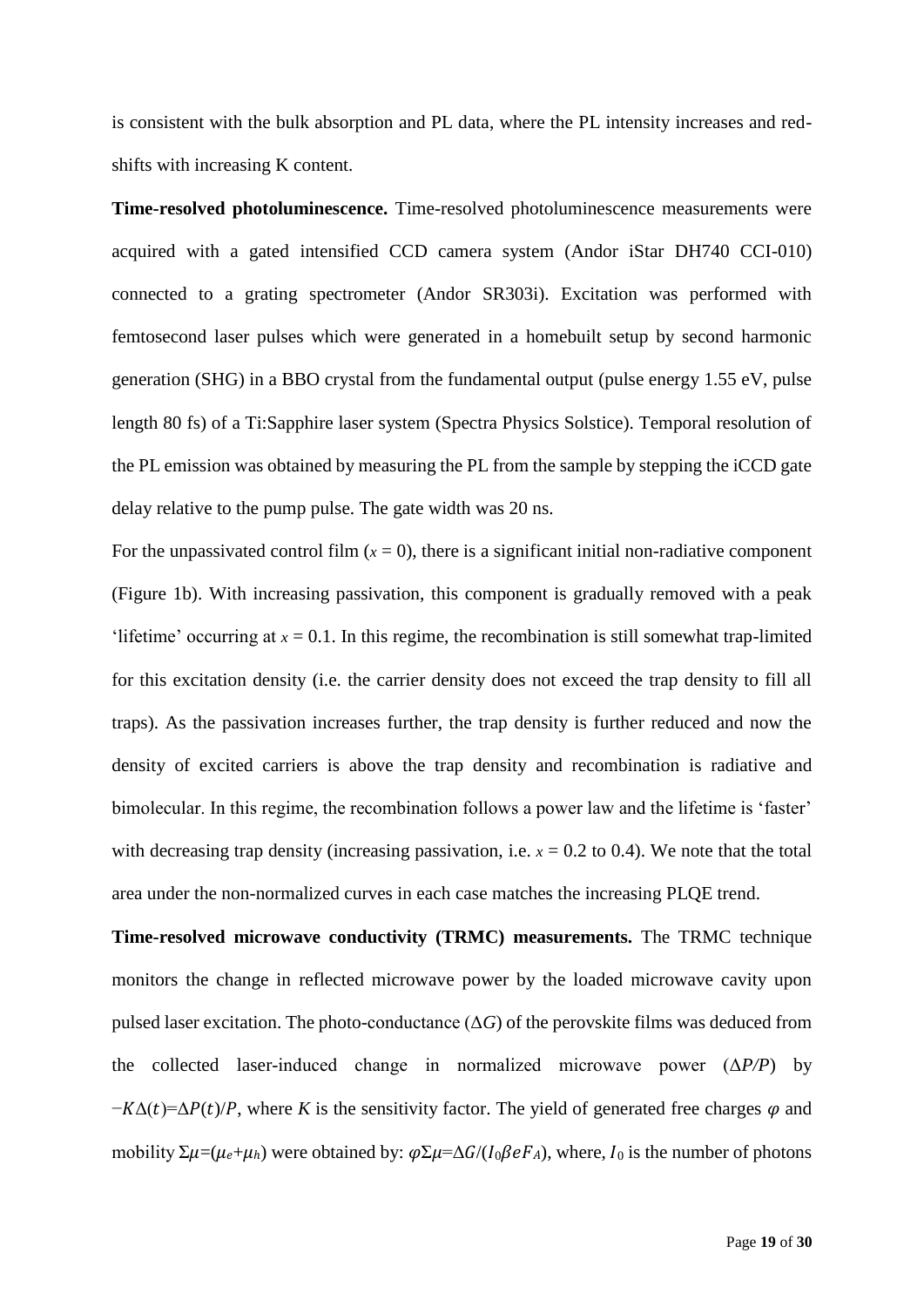per pulse per unit area,  $\beta$  is a geometry constant of the microwave cell, e is the elementary charge, and  $FA$  is the fraction of light absorbed by the sample at the excitation wavelength of 600 nm.

In Extended Data Figure 5, we show the  $\Delta G$  as a function of time after pulsed excitation at 600 nm for different fractions of K acquired at different fluences. The TRMC signal depicts a fast rise, originating from the formation of mobile charges, followed by decays attributed to charge recombination or immobilization of charge carriers through the traps. In Fig. 1c, we show that at least up to  $x = 0.1$ , the charge transport remains unperturbed with addition of K. That is, in view of the low electric field strength of the microwaves (100 V/cm), the charges are not effectively displaced by this field but instead the charges are perturbed in their diffusional motion. As a result, the distance R crossed by the charges is limited by the charge carrier diffusion coefficient and half the oscillation period  $v$  (8.5 GHz), which amounts to:

$$
R = \sqrt{\mu (k_B T / e)^{\frac{1}{2}v^{-1}}} = \sqrt{42 \times 0.0259 \times 0.5 \times (8.5 \times 10^9)^{-1}} = 8.0 \times 10^{-6} \text{ cm} = 80 \text{ nm}
$$

As shown in Extended Data Figure 1, the grain sizes are ~ 200-400 nm and independent of the K concentration up to  $x = 0.1$ . Thus, for  $x < 0.1$ , the grains are larger than the probing length (80 nm) of the measurement and the TRMC mobility as probed will not be affected by their size. However, smaller grain sizes are observed for  $x > 0.2$ , which is most likely the reason for the lower mobilities at higher x values<sup>19</sup>.

Furthermore, we show the resulting half lifetimes  $\tau_{1/2}$  (time taken to decay half of the initial value) for the different samples in Extended Data Figure 5f across a range of excitation fluences. At low fluence, one of the carriers is trapped, leading to a long-lived signal from the untrapped carrier, which recombines following monomolecular kinetics<sup>13,35</sup>. At higher fluence in which the traps are filled, the recombination is bimolecular. We find that charge-carrier recombination is substantially slower for the  $x = 0.1$  composition compared to the  $x = 0$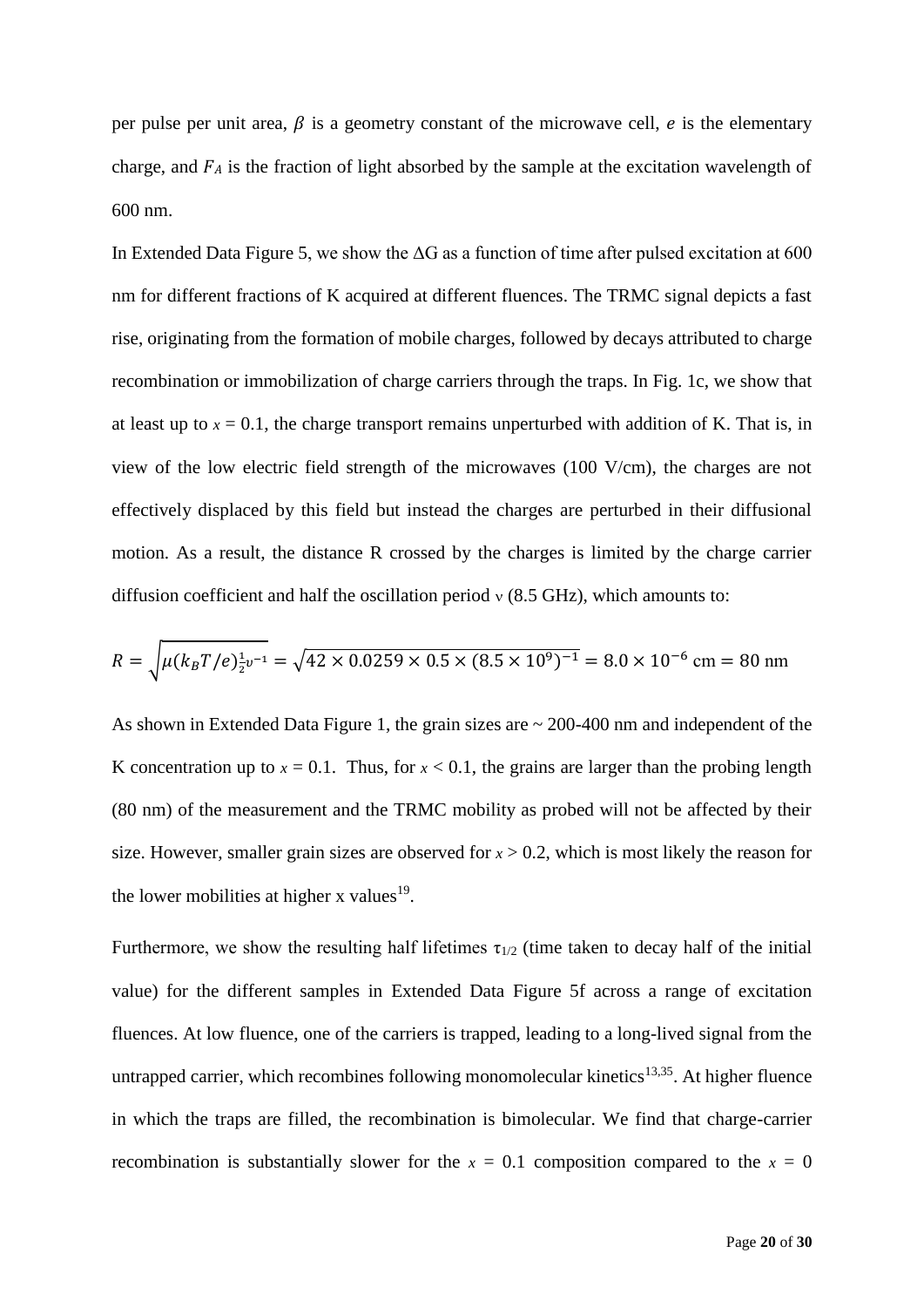reference, with the low-fluence monomolecular lifetime increasing from 1  $\mu$ s ( $x = 0$ ) to 1.5  $\mu$ s  $(x = 0.1)$ .

**Scanning Transmission Electron Microscopy-Energy Dispersive X-ray Spectroscopy (STEM-EDX).** A FEI Helios Nanolab dual beam Focus Ion Beam/ Field Emission Gun - Scanning Electron Microscope (FIB/FEGSEM) was employed to prepare a lamella for STEM imaging and analysis. To preserve the perovskite film during specimen preparation, capping layers of Spiro-OMeTAD and platinum were deposited. All imaging was carried out in STEM-HAADF (High Angle Annular Dark Field) mode. STEM/EDX data were acquired in FEI Tecnai Osiris TEM equipped with a high brightness Schottky X-FEG gun and a Super-X EDX system composed by four silicon drift detectors, each approximately  $30 \text{ mm}^2$  in area and placed symmetrically around the optic axis to achieve a collection solid angle of 0.9 sr. Spectrum images were acquired with a probe current of 0.7 nA, an acceleration voltage of 200 kV, a spatial sampling of 10 nm/pixel and 100 ms/pixel dwell time. Data were acquired with Tecnai Imaging and Analysis (TIA) and analysed with Hyperspy.

In Extended Data Figure 6b-e, we report a cross-section STEM/EDX measurement for a control perovskite thin film (i.e.  $x = 0$ ). We treated the EDX dataset with the NMF algorithm, which led to the identification of two main components in the thin film. Factor 1 is representative of the perovskite layer, while factor 2 can be associated to a Br- and Pb- rich phase. This second component shows higher intensity in correspondence of the thin film interfaces with the Spiro-OMeTAD protective capping layer and with the silicon substrate. In contrast to the passivated perovskite film  $(x = 0.20,$  Fig. 3), we do not observe the presence of surface decoration at the grain boundaries.

**X-ray diffraction.** XRD was performed using a Bruker X-ray D8 Advance diffractometer with Cu K $\alpha_{1,2}$  radiation ( $\lambda = 1.541$  Å). Spectra were collected with an angular range of  $5 < 2\theta < 60$  ° and  $\Delta\theta$  = 0.01227 ° over 10 minutes. Measurements were made on as prepared films. A Le Bail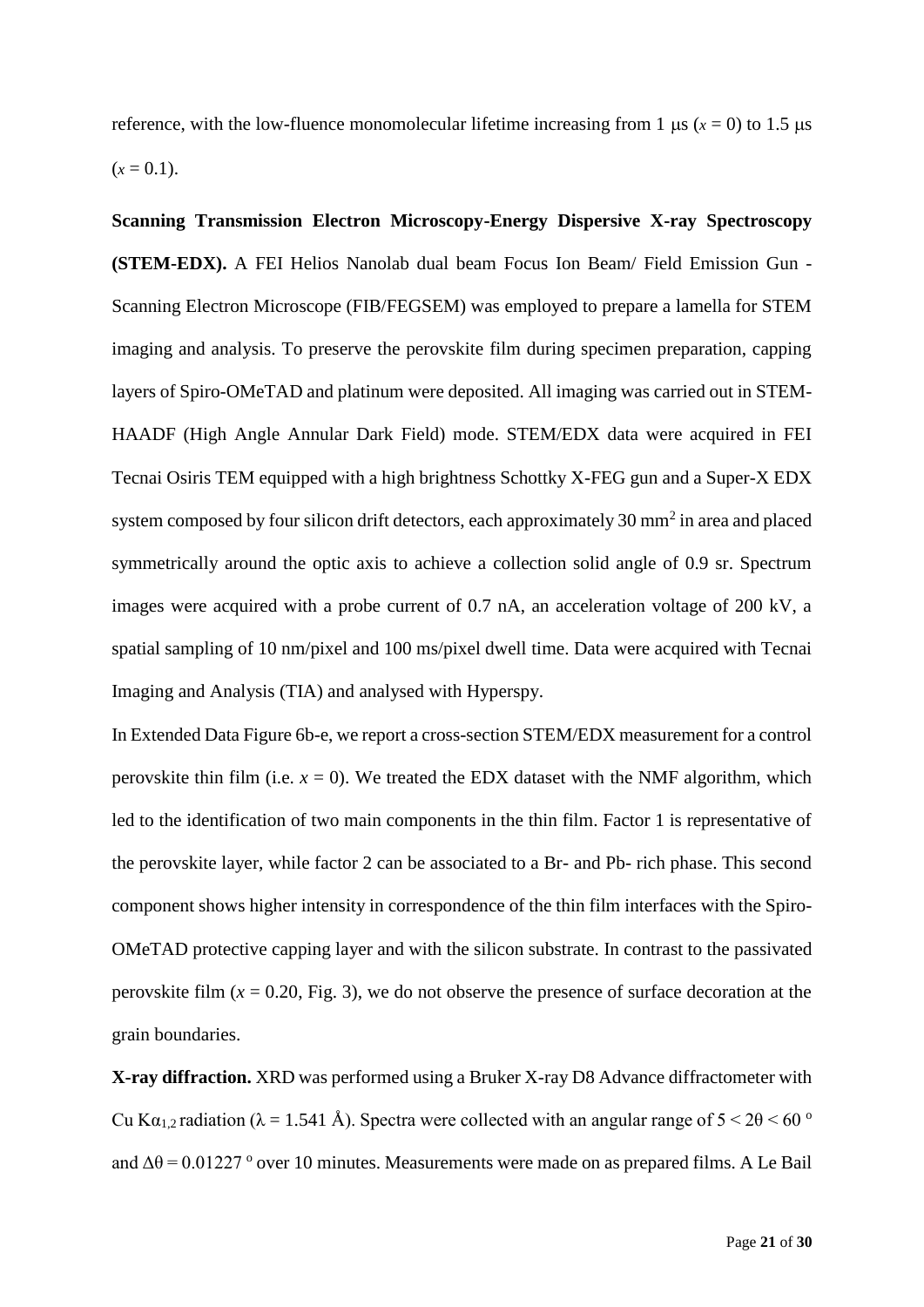analysis was carried out on film measurements using the Bruker Topas software. Chebyshev polynomials were used to fit the background and the peak shape modelled with a pseudo-Voigt function.

**Grazing Incidence Wide Angle X-Ray Scattering (GIWAXS).** GIWAXS measurements were performed on the XMaS Facility at the ESRF synchrotron. A fixed-exit, water-cooled, double crystal Si(111) monochromator, placed at 25 m from the source was used to monochromatize the X-ray beam coming from a bending magnet ( $E_c = 9.8 \text{ keV}$ ). The X-ray energy was tuned to 10 keV (1.2398 Å) and a Rh-coated toroidal mirror was used to focus the monochromatic beam horizontally and vertically. The beam flux was  $\sim 5 \times 10^{10}$  photons s<sup>-1</sup> at the sample position. The original beam spot size was 500 (horizontal)  $\times$  400 (vertical)  $\mu$ m<sup>2</sup> at the sample position. We employed a set of motorized slits (Huber, Germany) immediately before the sample to have a better-defined footprint in the vertical direction. The final beam spot size with slits was 300 (horizontal)  $\times$  115 (vertical)  $\mu$ m<sup>2</sup>. The beam footprint extended 300 µm horizontally and throughout the perovskite films. The samples were scanned at an out-ofplane incident angle of  $\sim 0.3^\circ$ .

As shown in Extended Data Figure 7a ( $x = 0$ ) and d ( $x = 0.2$ ), the GIWAXS diffraction patterns collected at an incident angle of 0.3° show the main perovskite diffraction ring at  $q=1$   $\AA^{-1}$ . A PbI<sub>2</sub> peak can be detected at  $q=0.9 \text{ Å}^{-1}$  for the reference film, which originates from a small fraction of excess lead iodide in the reference precursor solution. In Extended Data Figure 7f and g, we plot the line profiles azimuthally-integrated over the entire image for perovskite films with  $x = 0 - 0.4$ . The PbI<sub>2</sub> peak diminishes with higher potassium content and disappears at x  $= 0.2$ . Furthermore, we observe a new diffraction peak at  $q = 0.7 \text{ Å}^{-1}$  that appears for  $x \ge 0.10$ and can be assigned to a non-perovskite K-rich crystalline phase which grows with increasing K. We also observe the growth of new peaks with increasing K content in laboratory XRD results (highlighted by \* in Extended Data Figure 2d). We cannot currently unambiguously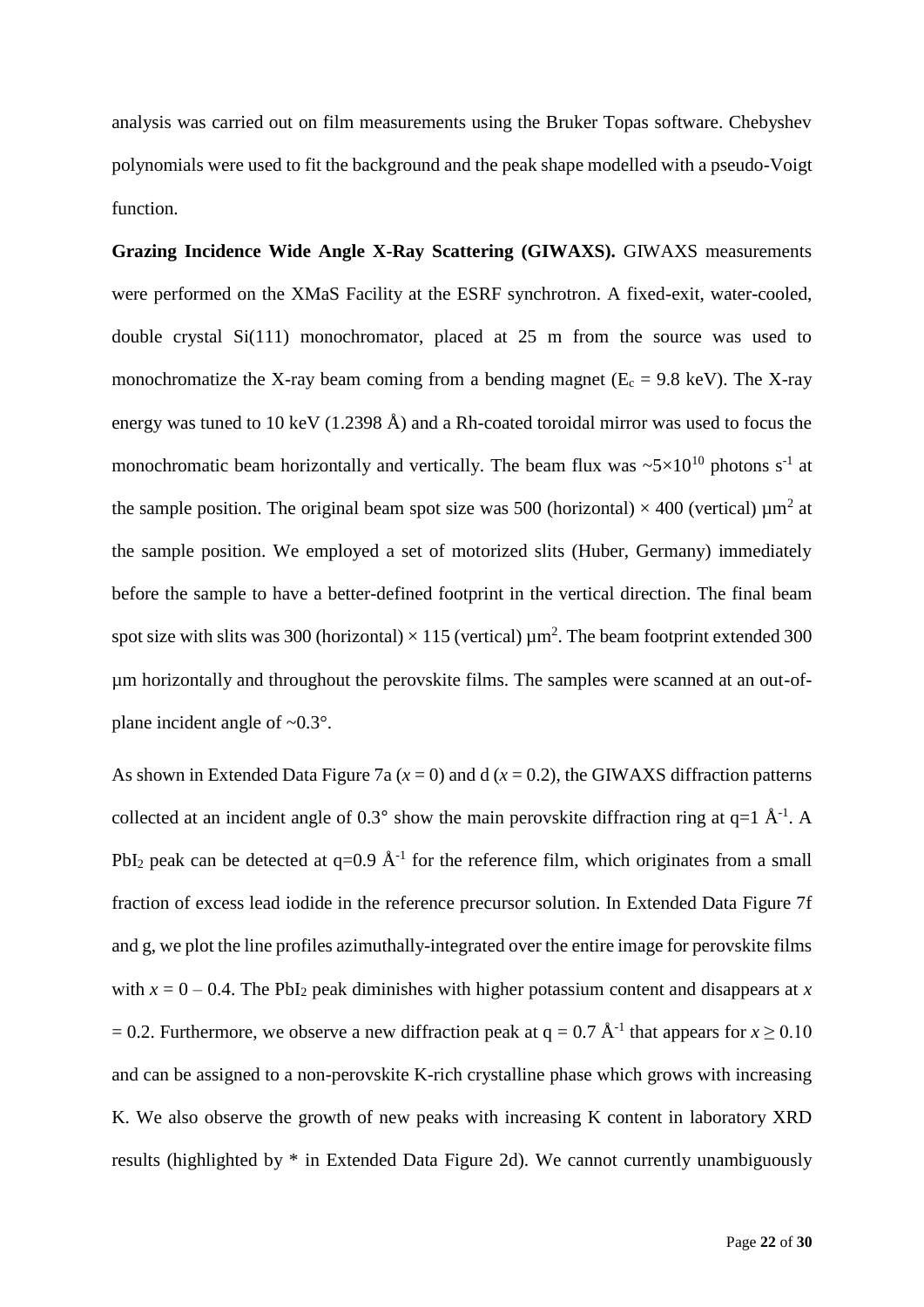assign these peaks, for example to KBr or KI, which points to this phase (or phases) having more complicated chemical compositions (such as  $KBr_xI_{1-x}$ , K<sub>2</sub>PbI<sub>4</sub> or K<sub>2</sub>PbBr<sub>4</sub><sup>24</sup>) and crystallinities. However, given the observations in the STEM-EDX experiments (Figure 3), we expect that at least one of the phases present is rich in K and Br and is likely to be the halidesequestering species proposed in our model. Identifying the precise composition of these sequestering species should be the subject of exciting future work in the community.

**Hard X-ray Photoelectron Spectroscopy***.* Photoelectron spectroscopy measurements were performed at the Diamond light Source using the beamline I09 (Oxfordshire, UK). Both soft (758 eV) and hard X-rays (2200 and 6600 eV) were used to illuminate our sample providing information from different probing depth. The soft X-ray energy was selected through a plane grating monochromator while a double-crystal monochromator (DCM) was used in the hard X-ray section. 2200 and 6600 eV correspond to the 1<sup>st</sup> and 3<sup>rd</sup> order light when the DCM is set at 2200 eV using a Si(111) crystal. A EW4000 photoelectron analyzer (VG Scienta, Uppsala, Sweden) was used to record the spectra with an analyzer slit open to 0.2 mm. No charge neutralization was used and the binding energy scale was calibrated by setting the Au 4f core level of a gold reference sample to 84.0 eV. The quantification tables and intensity ratios were calculated from the experimental results after correction by the photoionization cross-section for each element at their specific photon energy, using database values.

The overview spectra of the perovskite thin films shows all the core levels peaks corresponding to the elements forming the perovskite material, including Cs. The high-resolution spectra of the core level peaks further confirms the quality of the perovskite films as there is only a single Pb 4f component at 138.6 eV without any metallic lead feature<sup>36</sup> (Extended Data Figure 8). In Extended Data Figure 8, we summarise a quantitative analysis of the potassium content in perovskite films with  $x = 0 - 0.2$  at different photon energies of 758, 2200 and 6600 eV, which corresponds to moving from probing the surface  $(\sim 2-4 \text{ nm})$  to probing further into the bulk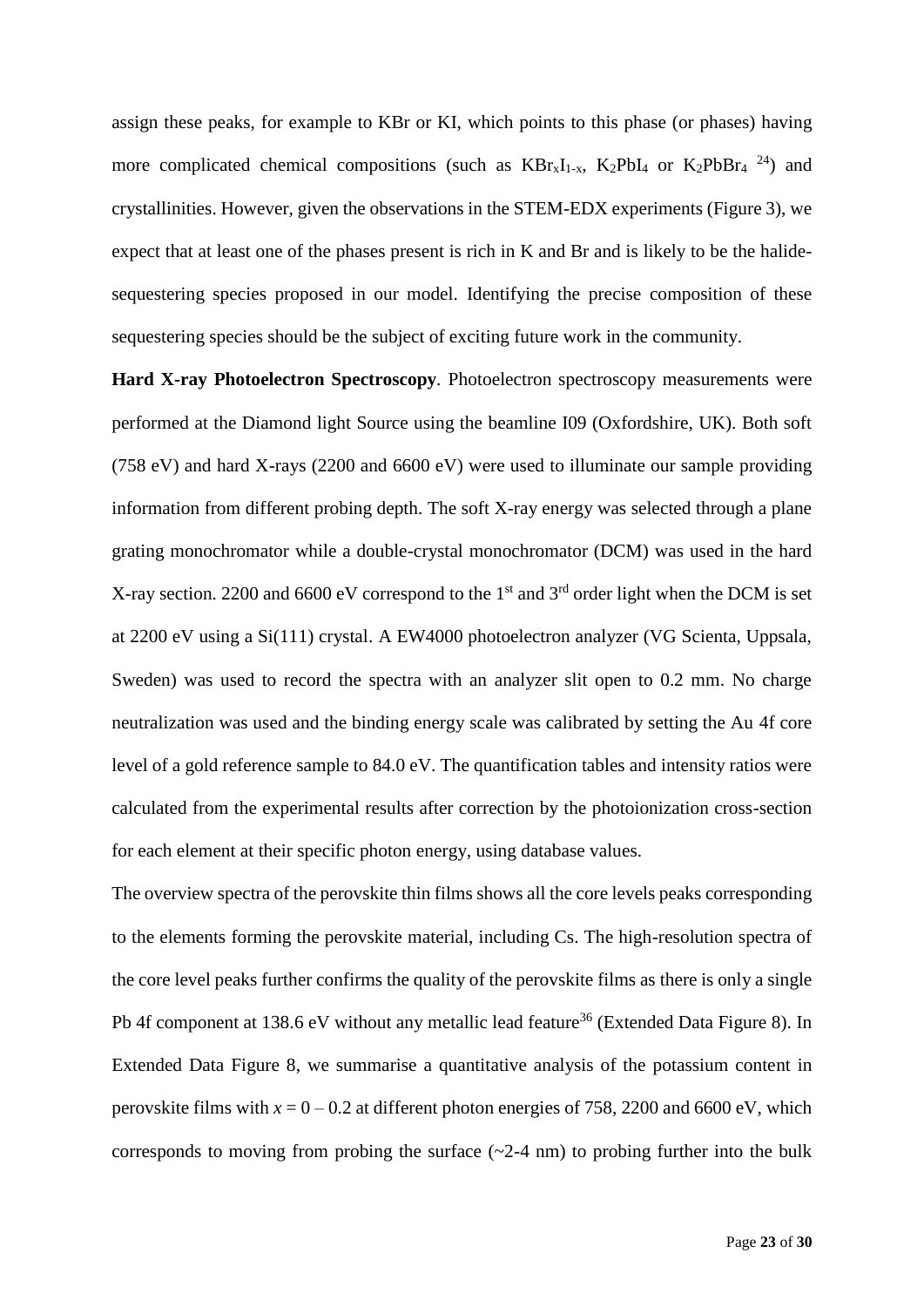$(-20 \text{ nm})$ . We observe that the concentration of K decreases when moving from the surface into the bulk for each of the K compositions. Interestingly, we note that the Cs content rises moving into the bulk concomitant with the decrease in K, suggesting that the K pushes the Cs further into the bulk (Extended Data Figure 8d). Furthermore, the I/Pb ratio increases at higher K content (Extended Data Figure 8e), particularly at the surface, consistent with the addition of excess I from the KI source and in agreement with a previous report showing a higher concentration of iodide at the surface<sup>36</sup>. Finally, the Br/I ratio decreases at higher K content particularly deeper in the film (probed with the higher photon energies), consistent with the K more selectively drawing out the Br from the lattice (Extended Data Figure 8f). These results suggest that K is predominantly at the surfaces and the addition of KI also leads to excess halides on the surfaces with a more selective interaction with bromides.

**Solar cell characterisation***.* Current–voltage characteristics were recorded by applying an external potential bias to the cell while recording the generated photocurrent with a digital source meter (Keithley Model 2400). The light source was a 450 - W xenon lamp (Oriel) equipped with a Schott-K113 Tempax sunlight filter (Praezisions Glas & OptikGmbH) to match the emission spectrum of the lamp to the AM1.5G standard. Before each measurement, the exact light intensity was determined using a calibrated Si reference diode equipped with an infrared cut-off filter (KG-3, Schott). EQE spectra were recorded as a function of wavelength under a constant white light bias of approximately  $5mW.cm^{-2}$  supplied by an array of white light emitting diodes. The excitation beam coming from a 300 W xenon lamp (ILCTechnology) was focused through a Gemini-180 double monochromator (Jobin Yvon Ltd) and chopped at approximately 2 Hz. The signal was recorded using a Model SR830 DSP Lock-In Amplifier (Stanford Research Systems). All measurements were conducted using a non-reflective metal aperture of  $0.105 \text{ cm}^2$  to define the active area of the device and avoid light scattering through the sides.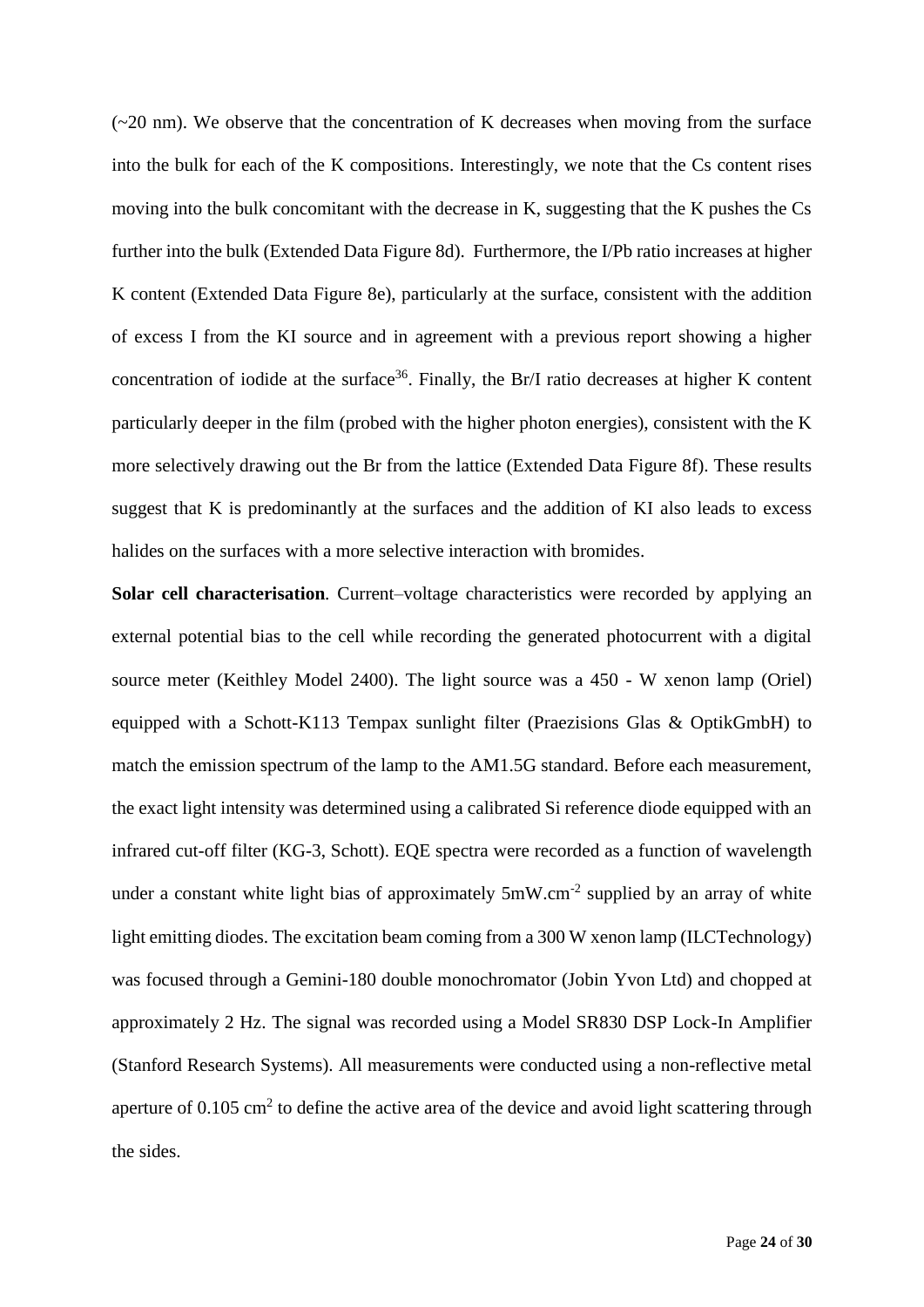For stability measurements, the solar cells were transferred to a sealable device holder under nitrogen-glovebox conditions. During testing the device holder was continuously purged with dry nitrogen, pre-filtered (SGT Super Clean) to minimize residual oxygen, moisture and hydrocarbon content. A Newport solar simulator with equivalent AM 1.5 G 1-sun output was used to illuminate the entire device substrate; short wavelengths were filtered using a 435 nm long pass filter (Thor Labs FGL435). Ageing under these conditions resulted in a chamber ambient temperature of approximately 40˚C, as measured by a thermistor next to the solar cell device, which was reached within 30 minutes of the experiment commencing. Photocurrent characteristics were recorded by holding close to the maximum power point voltage (as ascertained from an initial J-V curve) using a Keithley 2636 SMU and a custom-written LabView VI code. Devices were stored in a nitrogen-filled glove box in the dark between shelflife measurements.

**Data availability**. The data supporting the findings of this study are available in the paper, within the Extended Data items, and at https://www.repository.cam.ac.uk/handle/XXXXX.

### **Additional References**

- 32. Abdi-Jalebi, M. *et al.* Impact of a Mesoporous Titania–Perovskite Interface on the Performance of Hybrid Organic–Inorganic Perovskite Solar Cells. *J. Phys. Chem. Lett.* **7,** 3264–3269 (2016).
- 33. John C. de Mello, H. Felix Wittmann, R. H. F. An improved experimental determination of external photoluminescence quantum efficiency. *Adv. Mater.* **9,** 230– 232 (1997).
- 34. Park, B. *et al.* Chemical engineering of methylammonium lead iodide/bromide perovskites: tuning of opto-electronic properties and photovoltaic performance. *J. Mater. Chem. A* **3,** 21760–21771 (2015).
- 35. Hutter, E. M., Eperon, G. E., Stranks, S. D. & Savenije, T. J. Charge Carriers in Planar and Meso-Structured Organic–Inorganic Perovskites: Mobilities, Lifetimes, and Concentrations of Trap States. *J. Phys. Chem. Lett.* **6,** 3082–3090 (2015).
- 36. Philippe, B. *et al.* Chemical Distribution of Multiple Cation (Rb + , Cs + , MA + , and FA + ) Perovskite Materials by Photoelectron Spectroscopy. *Chem. Mater.* **29,** 3589– 3596 (2017).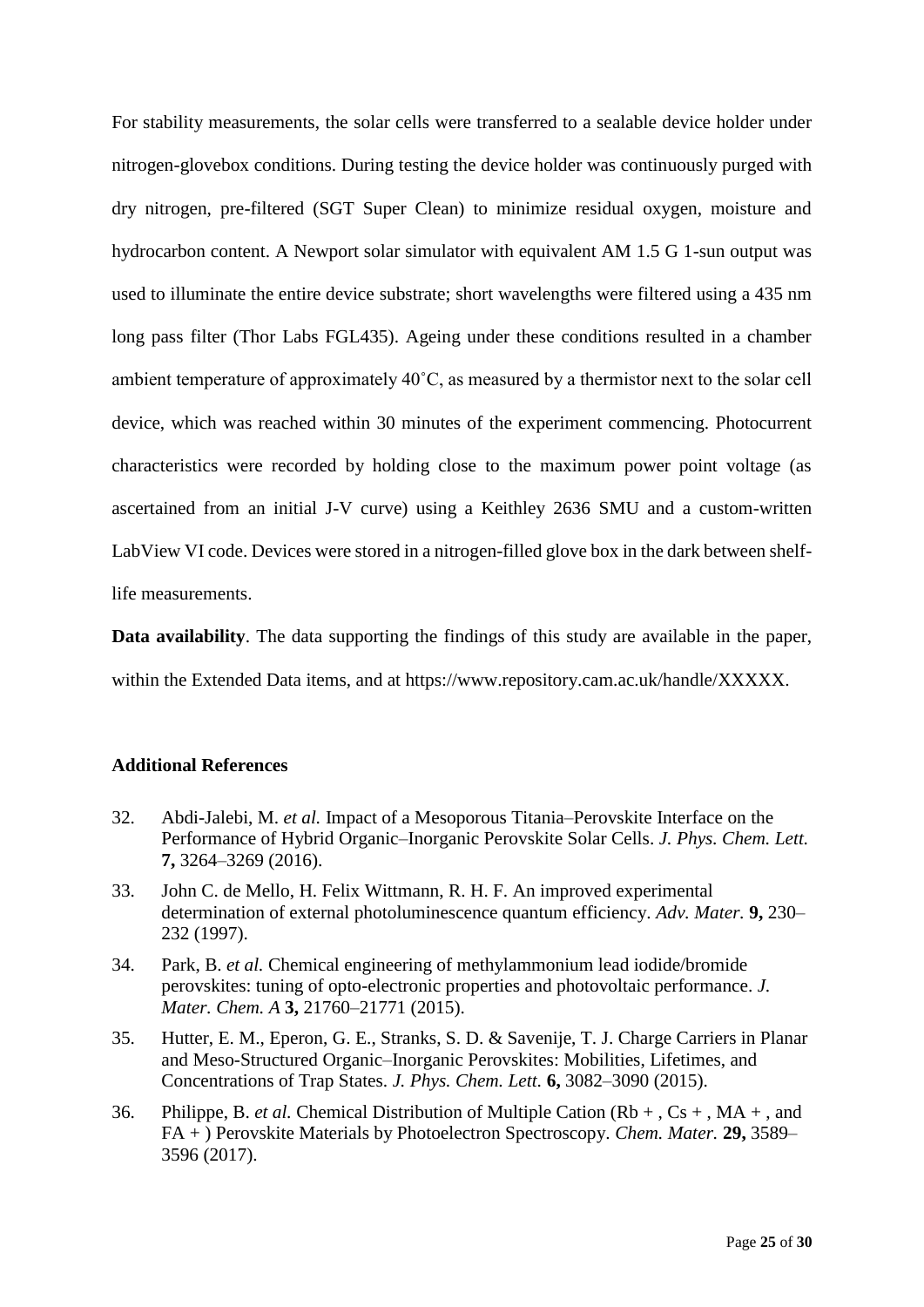### **Extended Data Legends**

**Extended Data Figure 1. Stoichiometries of the precursor solutions, and thickness measurements and scanning electron microscope images of the**   $(Cs,FA,MA)Pb(I<sub>0.85</sub>Br<sub>0.15</sub>)$ <sup>3</sup> **films.** The calculated values for (a)  $[K]/([K]+[A])$  as a function of KI volume ratio added to the  $(Cs, FA, MA)Pb(I_{0.85}Br_{0.15})$  perovskite precursor solution, (b) halide (X) to lead ratio ([X]/[Pb]) for different fraction of potassium in perovskite films based on stoichiometric calculations, (c) Thickness of the films deposited on c-TiO2/m-TiO2. (d) The calculated ratios between different elements. Note that X represents halides (i.e. sum of iodide and bromide). (e-j) Scanning electron micrograph of  $(Cs,FA,MA)Pb(I<sub>0.85</sub>Br<sub>0.15</sub>)$ <sub>3</sub> perovskite thin films with potassium fraction ranging from  $x = 0.0$  to  $x = 0.6$ . The coloured insets show higher magnification images.

**Extended Data Figure 2. Absorption, photoluminescence and X-Ray diffraction characteristics of the (Cs,FA,MA)Pb(I0.85Br0.15)<sup>3</sup> (Br-containing) and (Cs,FA,MA)PbI<sup>3</sup> (pure-iodide) films.** Results for (a-e) Br-containing  $(Cs,FA,MA)(I_{0.85}Br_{0.15})_3$ , and  $(f-i)$ (Cs,FA,MA)PbI<sup>3</sup> perovskite films. (a) Normalised UV-vis absorption and (b) photoluminescence (PL, 532-nm CW excitation) of the  $(Cs,FA,MA)(I<sub>0.85</sub>Br<sub>0.15</sub>)$ <sub>3</sub> perovskite films with different K content (*x*). Inset: schematic of the change in conduction band with increasing *x*. (c) The absorption spectra of  $(Cs, FA, MA)Pb(I<sub>0.85</sub>Br<sub>0.15</sub>)$ <sub>3</sub> perovskite thin films with different potassium fractions measured by photo-thermal deflection spectroscopy (PDS), showing a decreased sub-gap density of states with potassium passivation. (d) X-Ray Diffraction (XRD) data of the  $(Cs,FA,MA)Pb(I_{0.85}Br_{0.15})_3$  thin films, with new peaks arising from increasing K labelled with a \*. (e) Calculated lattice parameters using a Le Bail analysis as a function of K fraction on the XRD data. (f) PLQE as a function of excitation power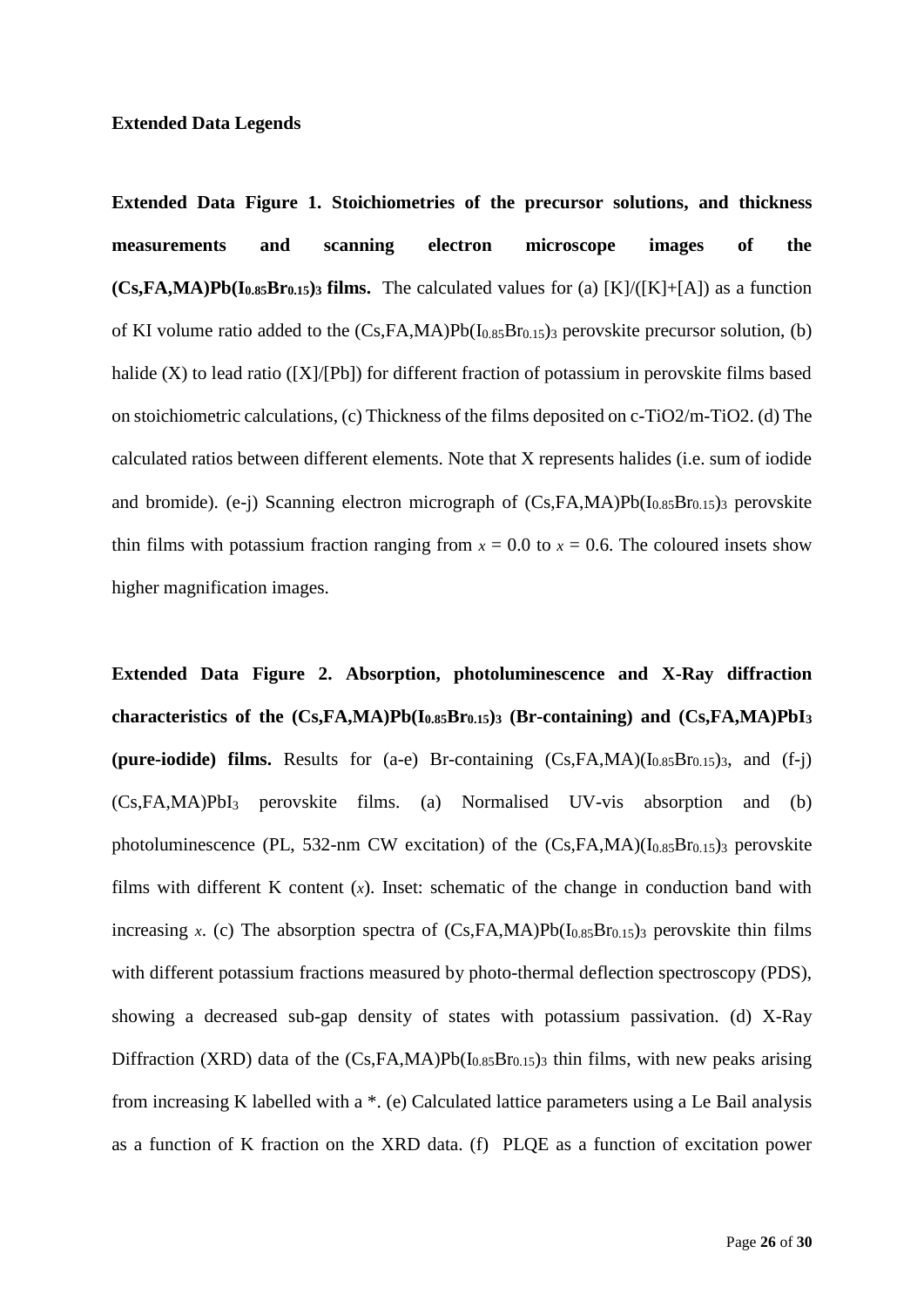measured by a 532-nm CW laser for  $(Cs,FA,MA)Pb(I<sub>0.85</sub>Br<sub>0.15</sub>)$  perovskite thin films in ambient atmosphere. (g) Normalized UV-vis absorption, (h) photoluminescence (PL, 532-nm CW excitation) and (i) Photo-thermal deflection spectroscopy (PDS) absorption spectra of the (Cs,FA,MA)PbI<sup>3</sup> perovskite films with different K content. (j) Calculated lattice parameters as a function of K, determined using a Le Bail analysis on X-Ray Diffraction data, for the  $(Cs,FA,MA)PbI<sub>3</sub>$  perovskite thin films (black square) compared to  $(Cs,FA,MA)(I<sub>0.85</sub>Br<sub>0.15</sub>)<sub>3</sub>$ (red circles). (k) PLQE of different passivated perovskite thin films with and without bromide measured under illumination with a 532-nm laser at an excitation intensity equivalent to ~1 sun  $({\sim}60 \text{ mW.cm}^2)$  in ambient air.

**Extended Data Figure 3. Confocal photoluminescence maps of passivated (Cs,FA,MA)Pb(I0.85Br0.15)<sup>3</sup> films.** Confocal PL intensity map with 405-nm excitation measured in ambient atmosphere for  $(Cs,FA,MA)Pb(I<sub>0.85</sub>Br<sub>0.15</sub>)$  perovskite thin films with (a)  $x = 0.0$ , (b)  $x = 0.10$ , (c)  $x = 0.20$  and (d)  $x = 0.40$ . Centre-of-mass PL wavelength of the films for (e)  $x = 0.0$ , (f)  $x = 0.10$ , (g)  $x = 0.20$  and (h)  $x = 0.40$ . Histograms of the (i) absolute PL intensities and (j) PL wavelength extracted from the respective maps for  $x = 0 - 0.40$ . (k) Correlation between the local PL intensity and mean wavelength for  $x = 0.20$ .

**Extended Data Figure 4. Time-resolved PL measurements and photo-stability of passivated (Cs0.05FA0.78MA0.17)Pb(I1-***y***Br***y***)<sup>3</sup> films.** (a-d) Intensity dependent time-resolved PL decays of the  $(Cs, MA, FA)Pb(I<sub>0.85</sub>Br<sub>0.15</sub>)$  perovskite films with different fraction of potassium. The pulse fluences of the 407-nm excitation are quoted on the panels. PL from  $(Cs_{0.05}FA_{0.78}MA_{0.17})Pb(I_{1-y}Br_y)$ <sub>3</sub> films with (e,f)  $y = 0.4$  passivated ( $x = 0.4$ , e) and unpassivated  $(x = 0, f)$ ,  $(g,h)$   $y = 0.8$  passivated  $(x = 0.4, g)$  and unpassivated  $(x = 0, h)$ ,  $(i,j)$   $y = 1$  passivated  $(x = 0.4, i)$  and unpassivated  $(x = 0, i)$ . The samples were illuminated and the PL acquired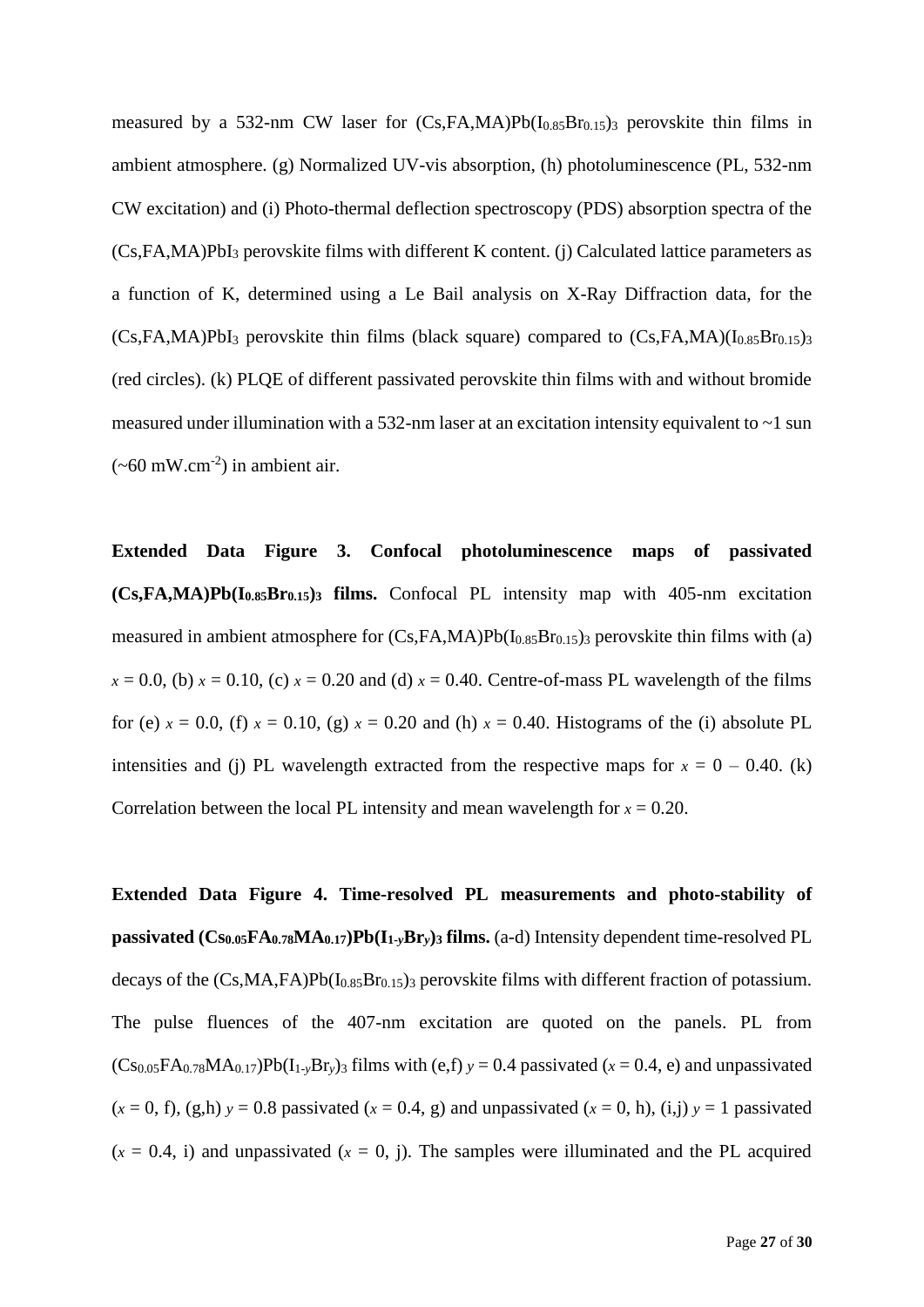continuously with a 532-nm laser at an excitation intensity equivalent to  $\sim$ 1 sun ( $\sim$ 60 mW.cm<sup>-</sup>  $^{2}$ ) in ambient atmosphere. (k) Center of mass for the PL wavelength of the passivated perovskite films  $(x = 0.4)$ .

**Extended Data Figure 5. Time-resolved microwave conductivity measurements on passivated (Cs,FA,MA)Pb(I0.85Br0.15)<sup>3</sup> films.** (a-e) Time-resolved microwave conductivity measurements for  $(Cs,FA,MA)Pb(I<sub>0.85</sub>Br<sub>0.15</sub>)$ <sub>3</sub> perovskite films with different fractions of K (*x*  $= 0 - 0.4$ ) showing the change in photoconductance after pulsed excitation at 600 nm, with excitation densities (photons.cm<sup>-2</sup>) as quoted on the panels. (f) Half lifetime extracted from the decays, with the excitation density quoted after accounting for the absorbed fraction and film thickness of each sample.

**Extended Data Figure 6. STEM-EDX chemical maps of the passivated and unpassivated (Cs,FA,MA)Pb(I0.85Br0.15)<sup>3</sup> samples.** The HAADF image and corresponding STEM/EDX quantitative maps for iodine, lead, potassium and bromine in a  $(Cs,FA,MA)Pb(I<sub>0.85</sub>Br<sub>0.15</sub>)<sub>3</sub>$ perovskite specimen with  $x = 0.20$  fraction of potassium. (b) HAADF STEM cross sectional image of an unpassivated  $(Cs,FA,MA)Pb(I<sub>0.85</sub>Br<sub>0.15</sub>)$  perovskite thin film  $(x = 0)$ . NMF decomposition results in (c) factor 1 associated to the perovskite layer and in (d) factor 2 indicating the presence of a Pb and Br rich phase. The profiles for (e) factor 1 and (f) factor 2.

**Extended Data Figure 7. GIWAXS measurements of passivated (Cs,FA,MA)Pb(I0.85Br0.15)<sup>3</sup> films.** The diffraction patterns of thin (Cs,FA,MA)Pb(I0.85Br0.15)<sup>3</sup> films collected at low angle using GIWAXS for (a)  $x = 0.00$ , (b)  $x = 0.05$ , (c)  $x = 0.10$ , (d)  $x =$ 0.20 and (e)  $x = 0.40$ . The high-resolution line profiles azimuthally integrated over the entire GIWAX profile for different fraction of potassium at (f)  $0.5 \le q \le 0.8$  and (g)  $0.8 \le q \le 1.1$ .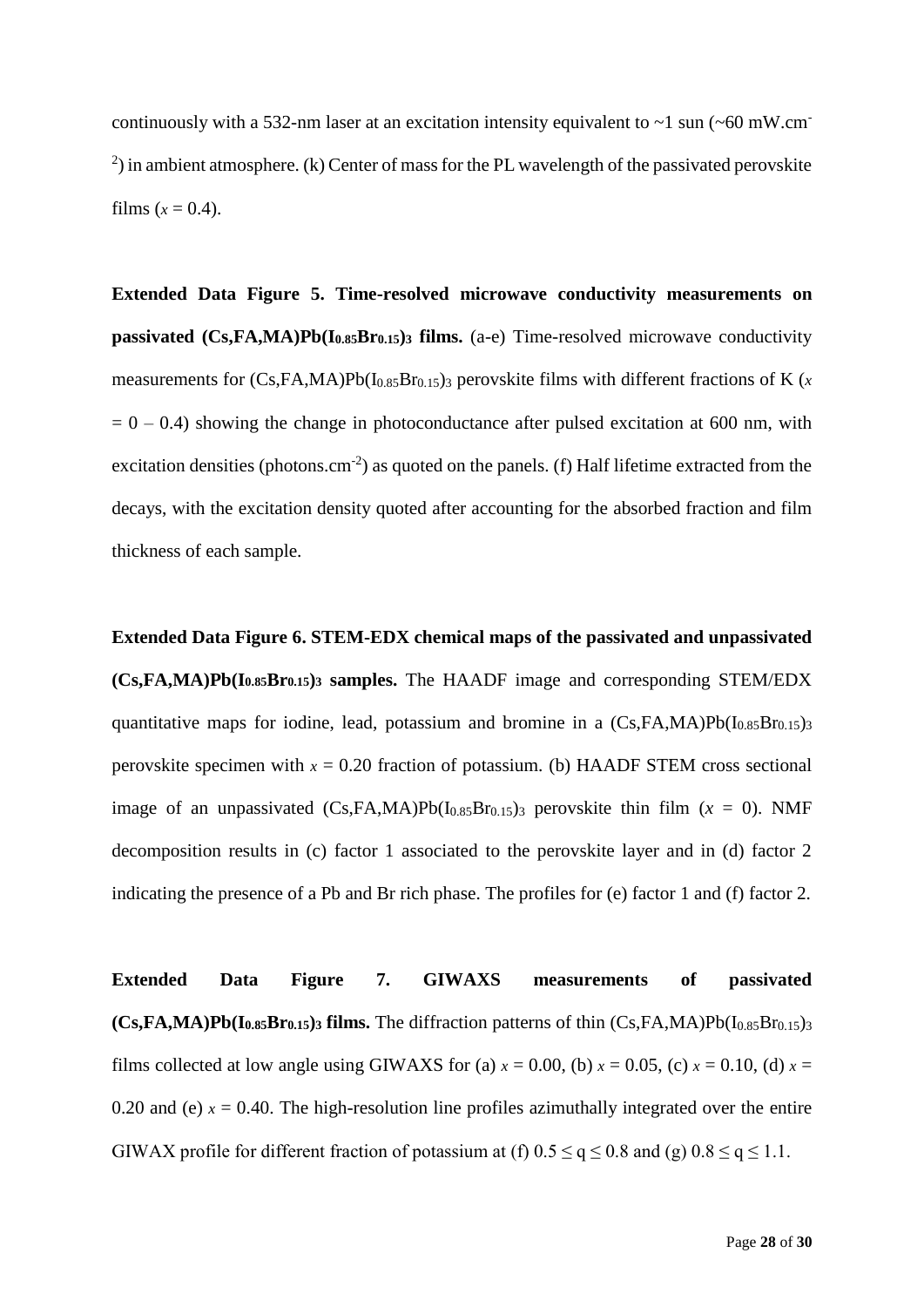**Extended Data 8. HAXPES spectra for passivated (Cs,FA,MA)Pb(I0.85Br0.15)<sup>3</sup> perovskite thin films.** HAXPES spectra for  $(Cs, FA, MA)Pb(I_{0.85}Br_{0.15})$  perovskite thin films  $(0 \le x \le 20)$ between 85-0 eV binding energy range recorded with a photon energy of (a) 758 eV, (b) 2200 eV and (c) 6600 eV. (d) Intensity ratio between core levels ([Cs]/[Pb] and [K]/[Pb]) calculated from the experimental results as a function of photon energy (measurements at 758, 2200 and 6600 eV). Intensity ratios between different core levels calculated from experimental results: (e) I/Pb and (f) Br/I of the perovskite thin films with different fraction of potassium ( $0.0 \le x \le$ 0.20). It is notable that we used Pb 5d, K 2p, Cs 4d, I 4d and Br 3d core levels for all different energies with the exception of K 1s, which is used for 6600 eV.

**Extended Data Figure 9. Excitation-dependent PL quantum efficiency and time-resolved PL measurements of (Cs,FA,MA)Pb(I0.85Br0.15)<sup>3</sup> device stacks.** PLQE of reference (x=0) and passivated  $(x=0.1)$   $(Cs,FA,MA)Pb(I<sub>0.85</sub>Br<sub>0.15</sub>)$  perovskite thin films with (a) n-type contact, (b) p-type contract and (c) both contacts, each measured under illumination with a 532 nm laser at different excitation intensity. Time-resolved PL decays of encapsulated  $(Cs,FA,MA)Pb(I<sub>0.85</sub>Br<sub>0.15</sub>)<sub>3</sub> films (*x* = 0 and *x* = 0.1) with excitation at 407 nm and pulse fluence$ of 0.17  $\mu$ J.cm<sup>-2</sup> (5×10<sup>15</sup> cm<sup>-3</sup>, equivalent to ~15 sun) when the perovskite is interfaced with (d) an n-type electron-collecting electrode (compact-TiO<sub>2</sub>/thin-mesoporous TiO<sub>2</sub>), (e) a p-type hole-collecting electrode (Spiro-OMeTAD), and (f) both electrodes in a full device stack.

**Extended Data Figure 10. Current-voltage curves of passivated (Cs,FA,MA)Pb(I0.85Br0.15)<sup>3</sup> devices and tabulated results for the (Cs,FA,MA)Pb(I0.85Br0.15)<sup>3</sup> and (Cs,FA,MA)Pb(I0.4Br0.6)<sup>3</sup> champion devices.** Forward (open symbols) and reverse (closed symbols) J-V curves of champion solar cells with